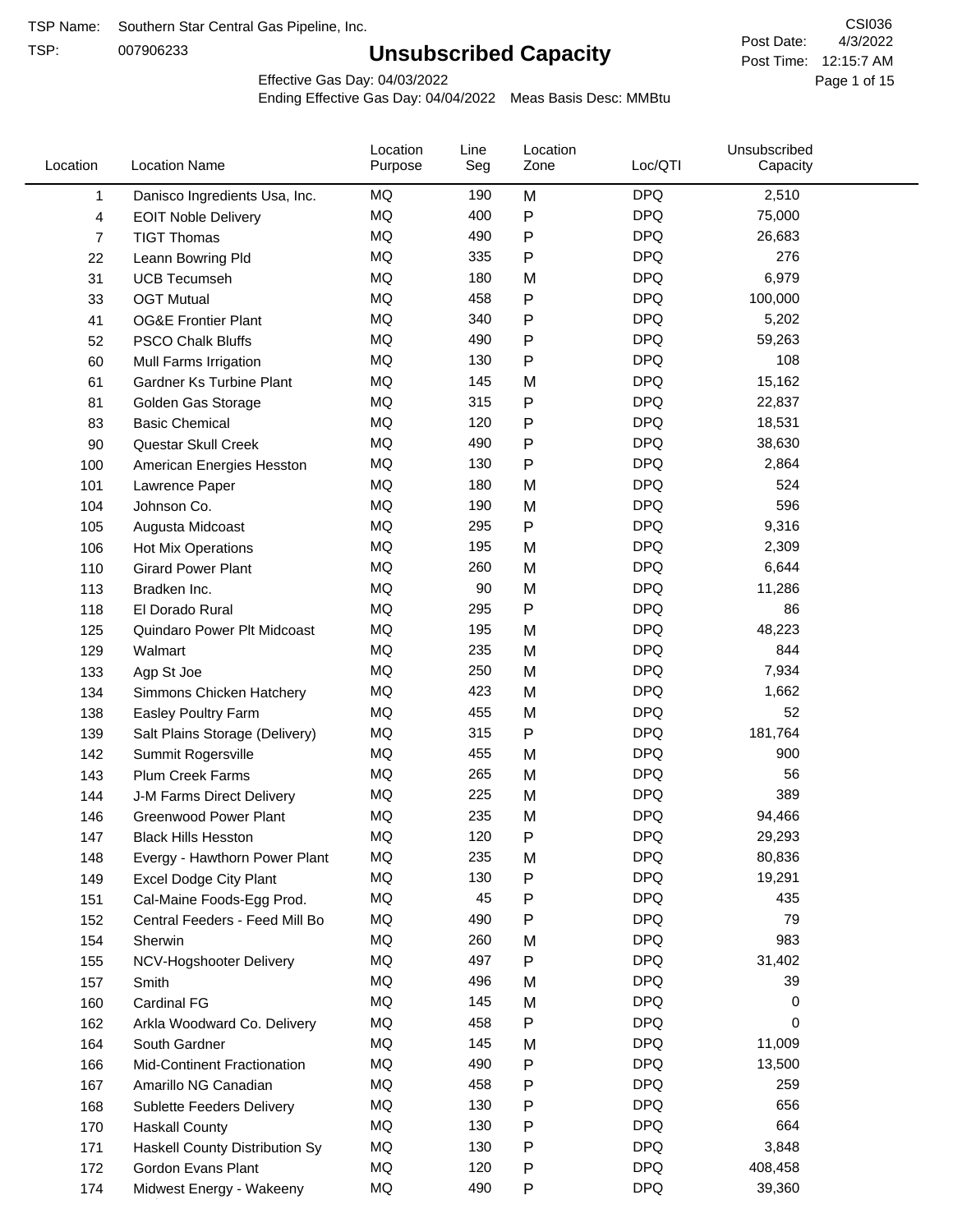TSP:

## **Unsubscribed Capacity**

4/3/2022 Page 2 of 15 Post Time: 12:15:7 AM CSI036 Post Date:

Effective Gas Day: 04/03/2022

| Location | <b>Location Name</b>                  | Location<br>Purpose | Line<br>Seg | Location<br>Zone | Loc/QTI    | Unsubscribed<br>Capacity |  |
|----------|---------------------------------------|---------------------|-------------|------------------|------------|--------------------------|--|
| 175      | <b>Industrial Park</b>                | <b>MQ</b>           | 455         | M                | <b>DPQ</b> | 18,613                   |  |
| 176      | Uc Flint Oaks Hunt Club               | MQ                  | 498         | M                | <b>DPQ</b> | 3                        |  |
| 178      | ONG-Enid                              | MQ                  | 405         | P                | <b>DPQ</b> | 6,050                    |  |
| 179      | <b>ONG-SW Oklahoma City</b>           | <b>MQ</b>           | 340         | P                | <b>DPQ</b> | 33,833                   |  |
| 180      | <b>Superior Carney</b>                | <b>MQ</b>           | 390         | P                | <b>DPQ</b> | 12,290                   |  |
| 181      | DCP NW Booster                        | MQ                  | 390         | $\mathsf{P}$     | <b>DPQ</b> | 3,761                    |  |
| 183      | <b>DCP West Edmond</b>                | MQ                  | 400         | $\mathsf{P}$     | <b>DPQ</b> | 2,865                    |  |
| 184      | <b>Constellation NewEnergy -</b>      | <b>MQ</b>           | 493         | M                | <b>DPQ</b> | 1,847                    |  |
| 185      | <b>Constellation NewEnergy -</b>      | MQ                  | 333         | P                | <b>DPQ</b> | 3,502                    |  |
| 186      | Dennis Langley                        | MQ                  | 190         | M                | <b>DPQ</b> | 239                      |  |
| 189      | Dogwood Energy Power Plant            | <b>MQ</b>           | 235         | M                | <b>DPQ</b> | 118,246                  |  |
| 193      | <b>KGS Cessna Delivery</b>            | MQ                  | 120         | P                | <b>DPQ</b> | 5,410                    |  |
| 195      | <b>Black Hills Lyons</b>              | <b>MQ</b>           | 45          | $\mathsf{P}$     | <b>DPQ</b> | 4,300                    |  |
| 197      | High Plains Ranch, LLC                | MQ                  | 130         | P                | <b>DPQ</b> | 1,180                    |  |
| 198      | West Drumright                        | <b>MQ</b>           | 390         | $\mathsf{P}$     | <b>DPQ</b> | 3,216                    |  |
| 202      | Evergy - West Gardner                 | <b>MQ</b>           | 145         | M                | <b>DPQ</b> | 96,401                   |  |
| 203      | <b>Black Hills- Southern Terminal</b> | MQ                  | 333         | $\mathsf{P}$     | <b>DPQ</b> | 65                       |  |
| 204      | Welch                                 | MQ                  | 225         | M                | <b>DPQ</b> | 290                      |  |
| 206      | Arma-Girard-Pittsburg                 | <b>MQ</b>           | 260         | M                | <b>DPQ</b> | 29,402                   |  |
| 207      | Cher-Scam-W. Min-Carona-              | MQ                  | 260         | M                | <b>DPQ</b> | 546                      |  |
| 208      | <b>KGST Alden Interconnect</b>        | <b>MQ</b>           | 490         | P                | <b>DPQ</b> | 25,000                   |  |
| 501      | Arkansas City                         | <b>MQ</b>           | 333         | M                | <b>DPQ</b> | 16,895                   |  |
| 510      | Clearwater                            | <b>MQ</b>           | 120         | Ρ                | <b>DPQ</b> | 492                      |  |
| 512      | <b>Conway Springs</b>                 | <b>MQ</b>           | 120         | ${\sf P}$        | <b>DPQ</b> | 1,499                    |  |
| 525      | Harper                                | <b>MQ</b>           | 120         | $\mathsf{P}$     | <b>DPQ</b> | 7,336                    |  |
| 530      | Kiowa                                 | <b>MQ</b>           | 315         | $\mathsf{P}$     | <b>DPQ</b> | 1,217                    |  |
| 540      | Oxford                                | <b>MQ</b>           | 333         | $\mathsf{P}$     | <b>DPQ</b> | 6,335                    |  |
| 590      | Wellington                            | <b>MQ</b>           | 333         | Ρ                | <b>DPQ</b> | 14,713                   |  |
| 610      | <b>Ks Prd Domestics</b>               | MQ                  | 120         | ${\sf P}$        | <b>DPQ</b> | 82                       |  |
| 620      | Ok Prd Domestics                      | <b>MQ</b>           | 400         | P                | <b>DPQ</b> | 45                       |  |
| 710      | <b>Ks Mkt Domestics</b>               | <b>MQ</b>           | 90          | M                | <b>DPQ</b> | 961                      |  |
| 720      | Ok Mkt Domestics                      | MQ                  | 225         | M                | <b>DPQ</b> | 44                       |  |
| 730      | Mo Mkt Domestics                      | MQ                  | 455         | M                | <b>DPQ</b> | 8                        |  |
| 904      | Arnett                                | MQ                  | 458         | P                | <b>DPQ</b> | 1,069                    |  |
| 912      | Capron                                | $\sf{MQ}$           | 315         | Ρ                | <b>DPQ</b> | 110                      |  |
| 1103     | Olathe, KS                            | $\sf{MQ}$           | 190         | M                | <b>DPQ</b> | 92                       |  |
| 2008     | Barnsdall                             | MQ                  | 357         | P                | <b>DPQ</b> | 839                      |  |
| 2009     | <b>Bartlesville &amp; Dewey</b>       | MQ                  | 357         | P                | <b>DPQ</b> | 47,112                   |  |
| 2016     | Delaware                              | MQ                  | 497         | Ρ                | <b>DPQ</b> | 224                      |  |
| 2056     | Nowata                                | $\sf{MQ}$           | 497         | Ρ                | <b>DPQ</b> | 7,113                    |  |
| 2064     | Pawhuska                              | $\sf{MQ}$           | 334         | Ρ                | <b>DPQ</b> | 7,755                    |  |
| 2101     | Vinita                                | MQ                  | 225         | M                | <b>DPQ</b> | 7,655                    |  |
| 3504     | Alden                                 | MQ                  | 490         | P                | <b>DPQ</b> | 185                      |  |
| 3508     | Barnard                               | MQ                  | 265         | M                | <b>DPQ</b> | 157                      |  |
| 3512     | Chase                                 | $\sf{MQ}$           | 45          | P                | <b>DPQ</b> | 340                      |  |
| 3520     | Ellsworth                             | MQ                  | 265         | M                | <b>DPQ</b> | 1,692                    |  |
| 3524     | Frederick                             | MQ                  | 265         | M                | <b>DPQ</b> | 60                       |  |
| 3528     | Geneseo                               | MQ                  | 265         | M                | <b>DPQ</b> | 712                      |  |
| 3544     | Kanopolis                             | $\sf{MQ}$           | 265         | M                | <b>DPQ</b> | 457                      |  |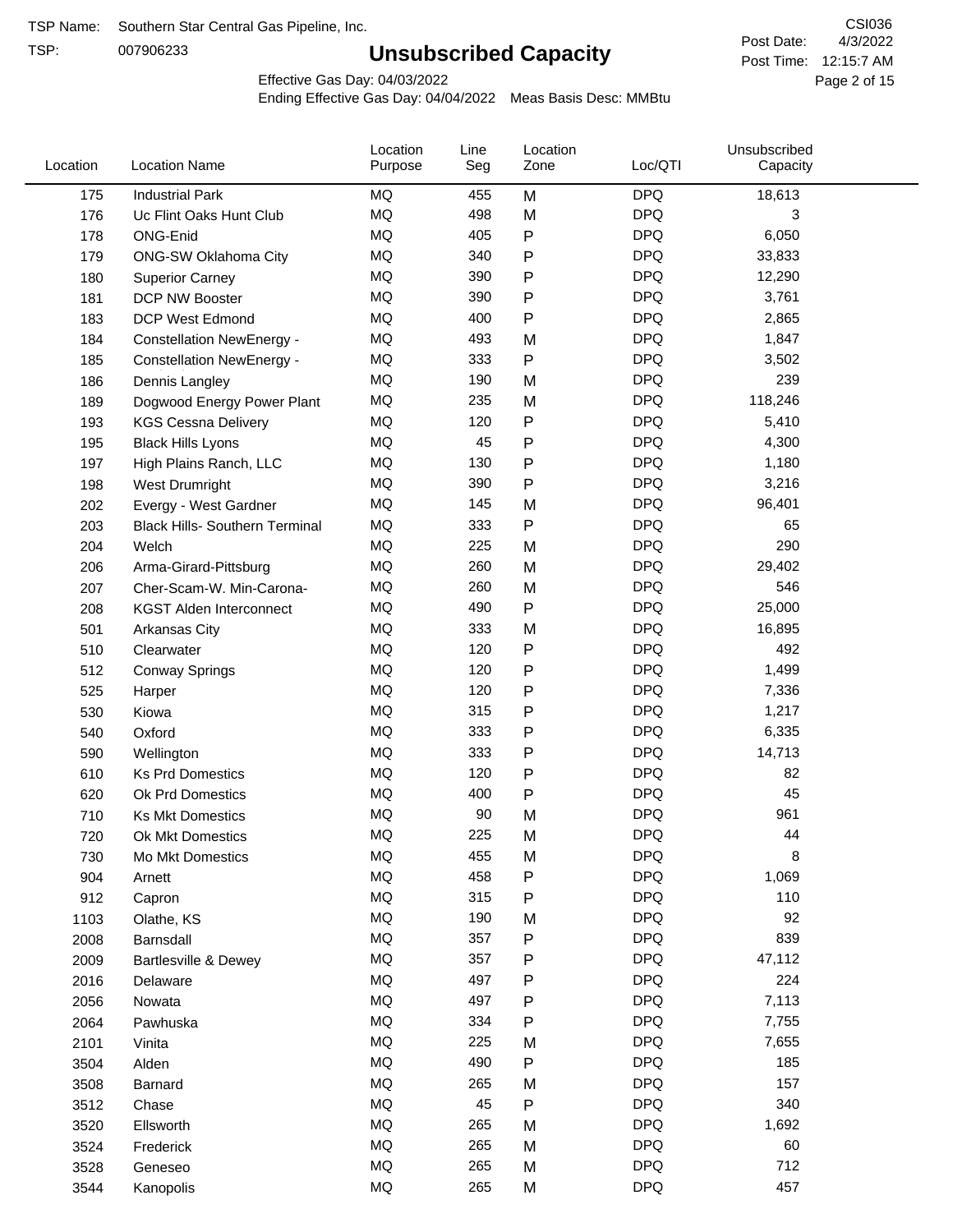TSP: 

# **Unsubscribed Capacity**

4/3/2022 Page 3 of 15 Post Time: 12:15:7 AM CSI036 Post Date:

Effective Gas Day: 04/03/2022

| Location | <b>Location Name</b>      | Location<br>Purpose | Line<br>Seg | Location<br>Zone | Loc/QTI    | Unsubscribed<br>Capacity |  |
|----------|---------------------------|---------------------|-------------|------------------|------------|--------------------------|--|
| 3548     | Lincoln                   | <b>MQ</b>           | 265         | M                | <b>DPQ</b> | 4,528                    |  |
| 3551     | Lucas                     | MQ                  | 265         | M                | <b>DPQ</b> | 711                      |  |
| 3553     | Luray                     | <b>MQ</b>           | 265         | M                | <b>DPQ</b> | 77                       |  |
| 3555     | Minneapolis               | <b>MQ</b>           | 265         | M                | <b>DPQ</b> | 1,424                    |  |
| 3572     | Raymond                   | <b>MQ</b>           | 490         | $\sf P$          | <b>DPQ</b> | 75                       |  |
| 3576     | Sylvan Grove              | <b>MQ</b>           | 265         | M                | <b>DPQ</b> | 134                      |  |
| 3588     | Vesper                    | MQ                  | 265         | M                | <b>DPQ</b> | 42                       |  |
| 3608     | <b>Beloit</b>             | <b>MQ</b>           | 265         | M                | <b>DPQ</b> | 12,605                   |  |
| 3610     | <b>Burr Oak</b>           | <b>MQ</b>           | 265         | M                | <b>DPQ</b> | 168                      |  |
| 3612     | Cawker City               | <b>MQ</b>           | 265         | M                | <b>DPQ</b> | 625                      |  |
| 3616     | Downs                     | MQ                  | 265         | M                | <b>DPQ</b> | 382                      |  |
| 3620     | Esbon                     | MQ                  | 265         | M                | <b>DPQ</b> | 63                       |  |
| 3624     | Formosa                   | <b>MQ</b>           | 265         | M                | <b>DPQ</b> | 120                      |  |
| 3628     | Glen Elder                | <b>MQ</b>           | 265         | M                | <b>DPQ</b> | 125                      |  |
| 3640     | Jewell                    | <b>MQ</b>           | 265         | M                | <b>DPQ</b> | 66                       |  |
| 3648     | Lebanon                   | MQ                  | 265         | M                | <b>DPQ</b> | 178                      |  |
| 3652     | Mankato                   | <b>MQ</b>           | 265         | M                | <b>DPQ</b> | 1,807                    |  |
| 3654     | Montrose                  | <b>MQ</b>           | 265         | M                | <b>DPQ</b> | 192                      |  |
| 3660     | Osborne                   | <b>MQ</b>           | 265         | M                | <b>DPQ</b> | 4,776                    |  |
| 3676     | Smith Center              | MQ                  | 265         | M                | <b>DPQ</b> | 1,401                    |  |
| 4812     | Carthage, Jasper, & Lamar | MQ                  | 450         | M                | <b>DPQ</b> | 5,570                    |  |
| 5002     | East Liberty Receipt      | M <sub>2</sub>      | 260         | M                | <b>RPQ</b> | 42,602                   |  |
| 6565     | Murray Gil Plant          | MQ                  | 120         | $\mathsf{P}$     | <b>DPQ</b> | 166,038                  |  |
| 6704     | Atlanta                   | <b>MQ</b>           | 333         | M                | <b>DPQ</b> | 107                      |  |
| 6706     | Augusta & Leon            | MQ                  | 295         | ${\sf P}$        | <b>DPQ</b> | 46,347                   |  |
| 6712     | Benton                    | <b>MQ</b>           | 300         | M                | <b>DPQ</b> | 22                       |  |
| 6714     | Burden                    | <b>MQ</b>           | 333         | M                | <b>DPQ</b> | 137                      |  |
| 6716     | Cambridge                 | MQ                  | 333         | M                | <b>DPQ</b> | 83                       |  |
| 6720     | Dexter                    | <b>MQ</b>           | 333         | M                | <b>DPQ</b> | 128                      |  |
| 6722     | Douglas                   | <b>MQ</b>           | 295         | ${\sf P}$        | <b>DPQ</b> | 4,069                    |  |
| 6724     | El Dorado                 | <b>MQ</b>           | 300         | M                | <b>DPQ</b> | 14,336                   |  |
| 6764     | Potwin                    | <b>MQ</b>           | 300         | M                | <b>DPQ</b> | 125                      |  |
| 6780     | Towanda                   | MQ                  | 300         | M                | <b>DPQ</b> | 6                        |  |
| 6828     | Grenola                   | MQ                  | 333         | M                | <b>DPQ</b> | 127                      |  |
| 6852     | Madison                   | MQ                  | 140         | M                | <b>DPQ</b> | 379                      |  |
| 6860     | Olpe                      | MQ                  | 140         | M                | <b>DPQ</b> | 129                      |  |
| 7158     | <b>OFS Maysville</b>      | M <sub>2</sub>      | 385         | ${\sf P}$        | <b>RPQ</b> | 2,486                    |  |
| 9012     | Circleville               | MQ                  | 90          | M                | <b>DPQ</b> | 133                      |  |
| 9020     | Everest                   | MQ                  | 90          | M                | <b>DPQ</b> | 167                      |  |
| 9024     | Fairview                  | MQ                  | 90          | M                | <b>DPQ</b> | 171                      |  |
| 9026     | <b>Falls City</b>         | MQ                  | 90          | M                | <b>DPQ</b> | 12,490                   |  |
| 9032     | Hamlin                    | MQ                  | 90          | M                | <b>DPQ</b> | 50                       |  |
| 9034     | Hiawatha                  | MQ                  | 90          | M                | <b>DPQ</b> | 2,895                    |  |
| 9036     | Holton                    | <b>MQ</b>           | 90          | M                | <b>DPQ</b> | 4,675                    |  |
| 9038     | Horton                    | <b>MQ</b>           | 90          | M                | <b>DPQ</b> | 1,821                    |  |
| 9040     | Huron                     | MQ                  | 90          | M                | <b>DPQ</b> | 30                       |  |
| 9042     | Highland & Robinson       | MQ                  | 90          | M                | <b>DPQ</b> | 844                      |  |
| 9052     | Morrill                   | $\sf{MQ}$           | 90          | M                | <b>DPQ</b> | 228                      |  |
| 9054     | Muscotah                  | $\sf{MQ}$           | 90          | M                | <b>DPQ</b> | 612                      |  |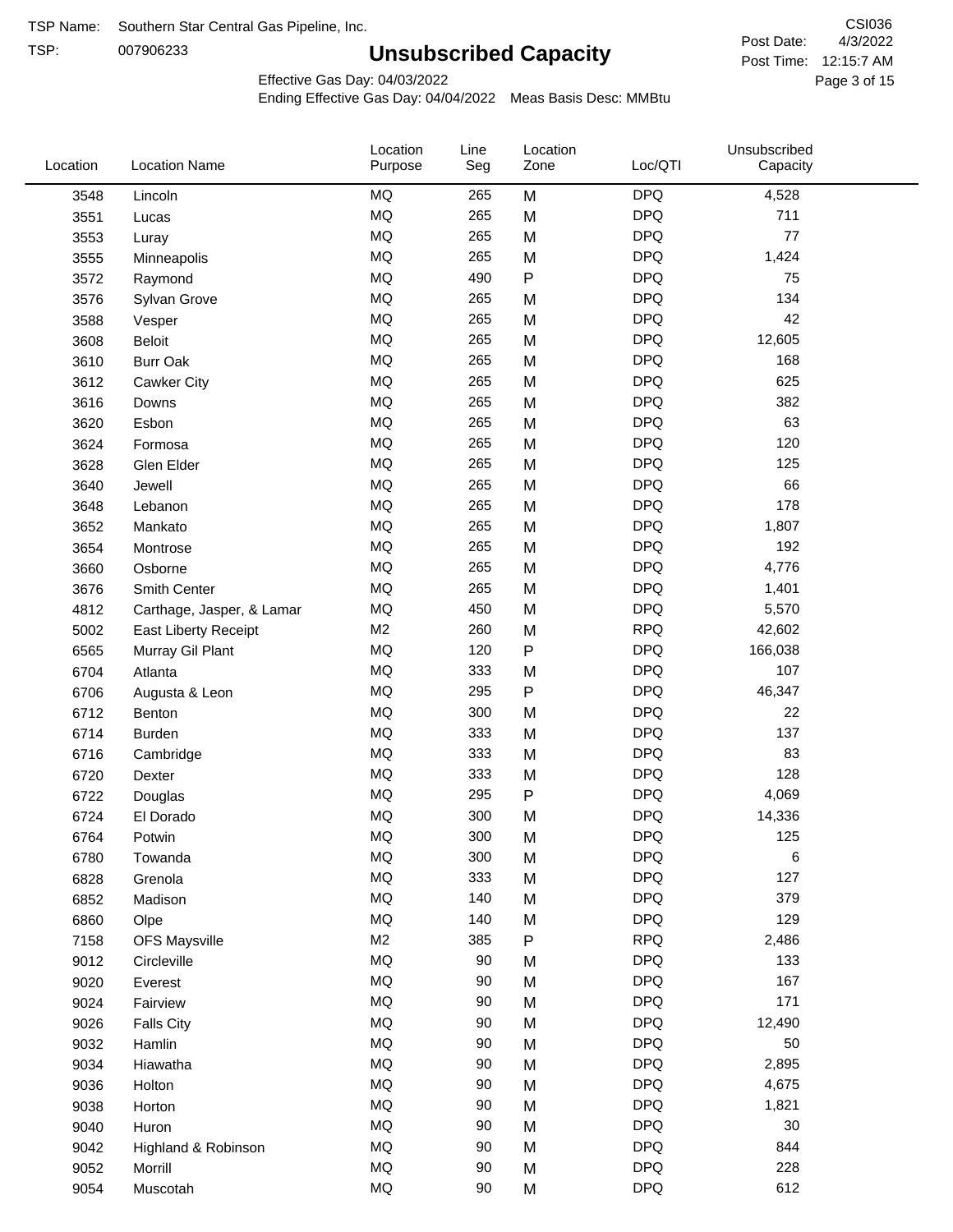TSP:

## **Unsubscribed Capacity**

4/3/2022 Page 4 of 15 Post Time: 12:15:7 AM CSI036 Post Date:

Effective Gas Day: 04/03/2022

| Location | <b>Location Name</b>            | Location<br>Purpose | Line<br>Seg | Location<br>Zone | Loc/QTI    | Unsubscribed<br>Capacity |  |
|----------|---------------------------------|---------------------|-------------|------------------|------------|--------------------------|--|
| 9057     | Netawaka                        | <b>MQ</b>           | 90          | M                | <b>DPQ</b> | 48                       |  |
| 9059     | Nortonville & Winchester        | <b>MQ</b>           | 180         | M                | <b>DPQ</b> | 12                       |  |
| 9064     | Oskaloosa                       | <b>MQ</b>           | 180         | M                | <b>DPQ</b> | 177                      |  |
| 9066     | Ozawkie                         | <b>MQ</b>           | 180         | M                | <b>DPQ</b> | 231                      |  |
| 9075     | Reserve                         | <b>MQ</b>           | 90          | M                | <b>DPQ</b> | 72                       |  |
| 9079     | Sabetha                         | <b>MQ</b>           | 90          | M                | <b>DPQ</b> | 11,276                   |  |
| 9091     | <b>Valley Falls</b>             | <b>MQ</b>           | 180         | M                | <b>DPQ</b> | 1,271                    |  |
| 9093     | Wathena, Elwood & Troy          | MQ                  | 250         | M                | <b>DPQ</b> | 6,996                    |  |
| 9095     | Whiting                         | <b>MQ</b>           | 90          | M                | <b>DPQ</b> | 40                       |  |
| 9097     | Willis                          | <b>MQ</b>           | 90          | M                | <b>DPQ</b> | 208                      |  |
| 9657     | South Glavin, KS TB             | <b>MQ</b>           | 145         | M                | <b>DPQ</b> | 36,000                   |  |
| 9835     | Hutchinson                      | <b>MQ</b>           | 490         | P                | <b>DPQ</b> | 279                      |  |
| 10731    | Chelin Pld                      | M <sub>2</sub>      | 315         | P                | <b>RPQ</b> | 12,086                   |  |
| 10847    | Olathe, KS East TB              | <b>MQ</b>           | 145         | M                | <b>DPQ</b> | 1,000                    |  |
| 10997    | EGT Jane - Receipt              | M <sub>2</sub>      | 423         | M                | <b>RPQ</b> | 146,982                  |  |
| 11138    | Anr Brown Emergency             | M <sub>2</sub>      | 90          | M                | <b>RPQ</b> | 23,860                   |  |
| 11377    | Transwestern Canadian - Rec.    | M <sub>2</sub>      | 458         | Ρ                | <b>RPQ</b> | 56,705                   |  |
| 11435    | <b>OkTex Marsh Interconnect</b> | M <sub>2</sub>      | 458         | Ρ                | <b>RPQ</b> | 47,447                   |  |
| 11704    | Alba-Purcell-Neck City          | <b>MQ</b>           | 450         | M                | <b>DPQ</b> | 77                       |  |
| 11709    | Carl Junction                   | <b>MQ</b>           | 260         | M                | <b>DPQ</b> | 3,766                    |  |
| 11712    | Carterville                     | <b>MQ</b>           | 450         | M                | <b>DPQ</b> | 6,134                    |  |
| 11716    | Duenweg                         | MQ                  | 450         | M                | <b>DPQ</b> | 1,984                    |  |
| 11740    | Joplin-Galloway                 | <b>MQ</b>           | 450         | M                | <b>DPQ</b> | 44,900                   |  |
| 11772    | <b>Reddings Mill</b>            | <b>MQ</b>           | 225         | M                | <b>DPQ</b> | 370                      |  |
| 11776    | Saginaw                         | <b>MQ</b>           | 450         | M                | <b>DPQ</b> | 82                       |  |
| 11778    | Smithfield                      | <b>MQ</b>           | 260         | M                | <b>DPQ</b> | 50                       |  |
| 11779    | <b>Stones Corner</b>            | <b>MQ</b>           | 450         | M                | <b>DPQ</b> | 67                       |  |
| 11792    | Webb City                       | <b>MQ</b>           | 450         | M                | <b>DPQ</b> | 3,052                    |  |
| 12723    | DCP - Kingfisher                | M <sub>2</sub>      | 400         | P                | <b>RPQ</b> | 12,876                   |  |
| 12782    | Herndon Pld                     | M <sub>2</sub>      | 333         | M                | <b>RPQ</b> | 2,822                    |  |
| 13011    | <b>OGT Mutual</b>               | M <sub>2</sub>      | 458         | P                | <b>RPQ</b> | 102,797                  |  |
| 13144    | Own Resources - Waverly         | M <sub>2</sub>      | 490         | P                | <b>RPQ</b> | 29,475                   |  |
| 13194    | <b>Superior Carney Plant</b>    | M2                  | 390         | P                | <b>RPQ</b> | 36,616                   |  |
| 13565    | St. Francis                     | M <sub>2</sub>      | 490         | P                | <b>RPQ</b> | 17,798                   |  |
| 13604    | Olathe, KS Naval Base TB        | MQ                  | 190         | M                | <b>DPQ</b> | 4,000                    |  |
| 13644    | Kansas City, Kansas             | MQ                  | 115         | M                | <b>DPQ</b> | 170,108                  |  |
| 13735    | State Line Pld                  | M <sub>2</sub>      | 490         | Ρ                | <b>RPQ</b> | 15,750                   |  |
| 13745    | Kansas City, MO                 | MQ                  | 195         | M                | <b>DPQ</b> | 165,756                  |  |
| 13746    | Grain Valley & Lake Lotawana    | MQ                  | 235         | M                | <b>DPQ</b> | 193,050                  |  |
| 13747    | Kentucky Avenue                 | MQ                  | 235         | M                | <b>DPQ</b> | 60,000                   |  |
| 13748    | 47th & 71st & Stateline         | MQ                  | 115         | M                | <b>DPQ</b> | 267,453                  |  |
| 13906    | Bonny Reservoir Pld             | M2                  | 490         | P                | <b>RPQ</b> | 44,606                   |  |
| 14027    | Mullendore Pld                  | M <sub>2</sub>      | 335         | P                | <b>RPQ</b> | 6,646                    |  |
| 14155    | Chase County Pld                | M <sub>2</sub>      | 140         | M                | <b>RPQ</b> | 3,841                    |  |
| 14377    | DCP Mustang Plt                 | M <sub>2</sub>      | 340         | Ρ                | <b>RPQ</b> | 11,744                   |  |
| 14391    | <b>REP - North Williams</b>     | M <sub>2</sub>      | 495         | M                | <b>RPQ</b> | 32,434                   |  |
| 14513    | Cimarron Pipeline               | M <sub>2</sub>      | 315         | Ρ                | <b>RPQ</b> | 9,761                    |  |
| 14872    | Own Resources - Wray            | M <sub>2</sub>      | 490         | P                | <b>RPQ</b> | 16,513                   |  |
| 14965    | CIG Riner                       | M <sub>2</sub>      | 490         | Ρ                | <b>RPQ</b> | 51,538                   |  |
|          |                                 |                     |             |                  |            |                          |  |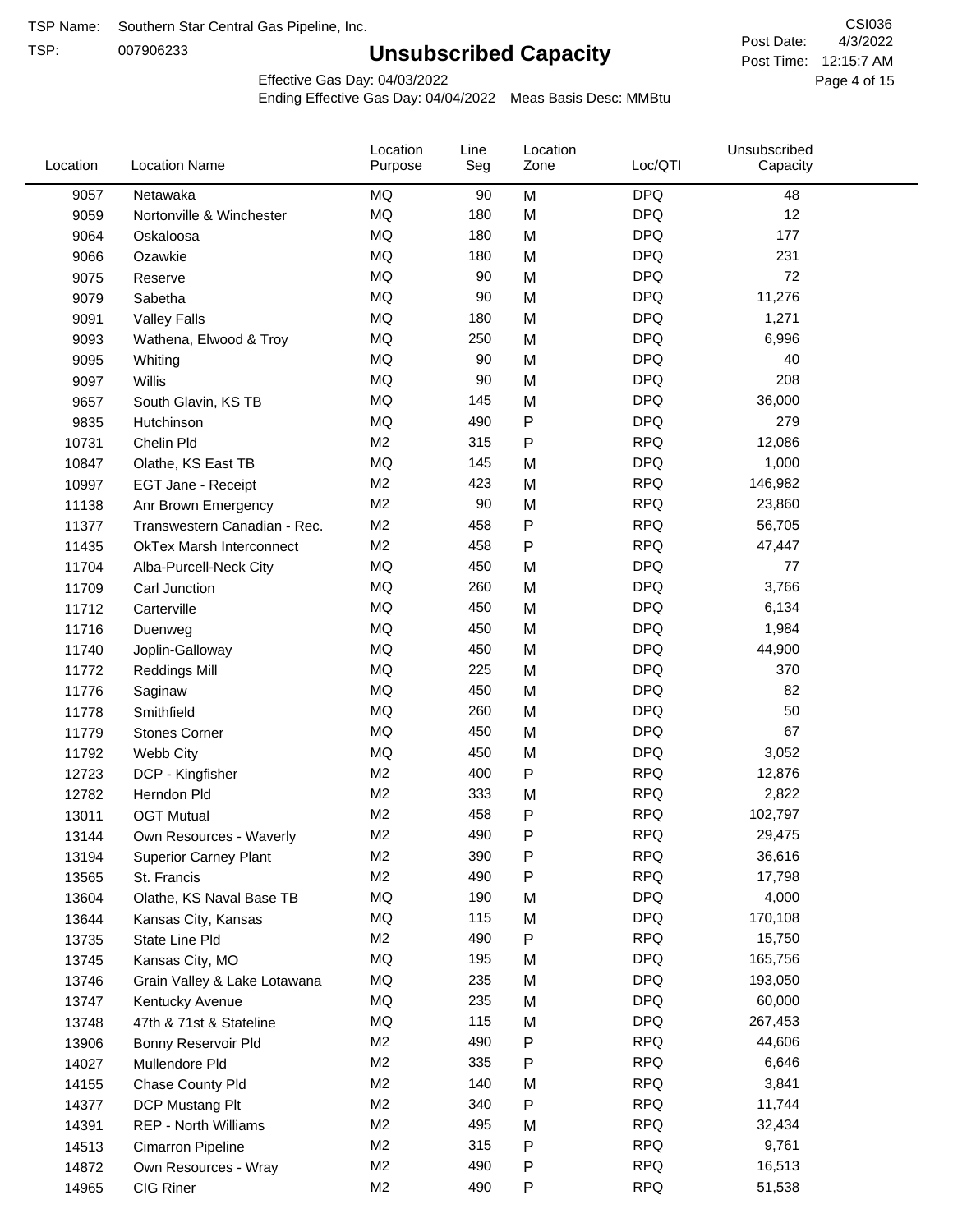TSP:

## **Unsubscribed Capacity**

4/3/2022 Page 5 of 15 Post Time: 12:15:7 AM CSI036 Post Date:

Effective Gas Day: 04/03/2022

| Location | <b>Location Name</b>               | Location<br>Purpose | Line<br>Seg | Location<br>Zone | Loc/QTI    | Unsubscribed<br>Capacity |  |
|----------|------------------------------------|---------------------|-------------|------------------|------------|--------------------------|--|
| 14971    | <b>KGST Ark River</b>              | M <sub>2</sub>      | 130         | ${\sf P}$        | <b>RPQ</b> | 56,934                   |  |
| 15011    | <b>EOIT Noble</b>                  | M <sub>2</sub>      | 400         | $\mathsf{P}$     | <b>RPQ</b> | 46,050                   |  |
| 15012    | Cleveland Mo                       | <b>MQ</b>           | 235         | M                | <b>DPQ</b> | 26                       |  |
| 15020    | East Lynne & Garden City           | <b>MQ</b>           | 235         | M                | <b>DPQ</b> | 830                      |  |
| 15024    | Freeman                            | <b>MQ</b>           | 235         | M                | <b>DPQ</b> | 76                       |  |
| 15032    | Holden                             | <b>MQ</b>           | 235         | M                | <b>DPQ</b> | 4,017                    |  |
| 15044    | Kingsville                         | MQ                  | 235         | M                | <b>DPQ</b> | 41                       |  |
| 15050    | Lone Jack                          | <b>MQ</b>           | 235         | M                | <b>DPQ</b> | 288                      |  |
| 15064    | Peculiar                           | <b>MQ</b>           | 235         | M                | <b>DPQ</b> | 2,265                    |  |
| 15066    | <b>Pleasant Hill</b>               | MQ                  | 235         | M                | <b>DPQ</b> | 4,776                    |  |
| 15117    | Hulah                              | M <sub>2</sub>      | 335         | Ρ                | <b>RPQ</b> | 2,730                    |  |
| 15142    | <b>EOIT McClain</b>                | M <sub>2</sub>      | 385         | P                | <b>RPQ</b> | 91,338                   |  |
| 15216    | Dearborn MO                        | MQ                  | 250         | M                | <b>DPQ</b> | 1,372                    |  |
| 15223    | Nimrod                             | M <sub>2</sub>      | 340         | ${\sf P}$        | <b>RPQ</b> | 23,446                   |  |
| 15236    | Questar Skull Creek                | M <sub>2</sub>      | 490         | P                | <b>RPQ</b> | 49,874                   |  |
| 15253    | DCP - Cimarron Plant               | M <sub>2</sub>      | 458         | $\mathsf{P}$     | <b>RPQ</b> | 117,425                  |  |
| 15256    | New Market & Trimble               | <b>MQ</b>           | 250         | M                | <b>DPQ</b> | 92                       |  |
| 15266    | <b>CIG Floris</b>                  | M <sub>2</sub>      | 315         | Ρ                | <b>RPQ</b> | 81,012                   |  |
| 15300    | <b>OFS Stateline</b>               | M <sub>2</sub>      | 458         | Ρ                | <b>RPQ</b> | 48,284                   |  |
| 15343    | St. Francis Pld                    | M <sub>2</sub>      | 490         | $\mathsf{P}$     | <b>RPQ</b> | 13,960                   |  |
| 15405    | Golden Gas Pld                     | M <sub>2</sub>      | 315         | $\mathsf{P}$     | <b>RPQ</b> | 25,274                   |  |
| 15430    | Velma Gas Plant                    | M <sub>2</sub>      | 385         | $\mathsf{P}$     | <b>RPQ</b> | 53,846                   |  |
| 15433    | Scout - Satanta                    | M <sub>2</sub>      | 130         | P                | <b>RPQ</b> | 185,442                  |  |
| 15857    | DCP - Sholem                       | M <sub>2</sub>      | 385         | P                | <b>RPQ</b> | 2,182                    |  |
| 15907    | Cowley Gas Systems, LLC            | M <sub>2</sub>      | 333         | M                | <b>RPQ</b> | 3,084                    |  |
| 16013    | South Olathe TB                    | MQ                  | 145         | M                | <b>DPQ</b> | 24,000                   |  |
| 16289    | Scout - Jayhawk                    | M <sub>2</sub>      | 130         | Ρ                | <b>RPQ</b> | 125,886                  |  |
| 16294    | Wamsutter - Echo Springs           | M <sub>2</sub>      | 490         | P                | <b>RPQ</b> | 223,278                  |  |
| 16376    | Salt Plains Storage                | M <sub>2</sub>      | 315         | Ρ                | <b>RPQ</b> | 225,257                  |  |
| 16453    | <b>ETC Texas Pipeline Beaver</b>   | M <sub>2</sub>      | 315         | P                | <b>RPQ</b> | 86,510                   |  |
| 16478    | Envirotek Fuel Systems Inc         | M <sub>2</sub>      | 497         | P                | <b>RPQ</b> | 4,818                    |  |
| 16508    | Blue Jacket                        | MQ                  | 225         | M                | <b>DPQ</b> | 81                       |  |
| 16516    | Commerce                           | MQ                  | 225         | M                | <b>DPQ</b> | 6,869                    |  |
| 16532    | Hockerville                        | <b>MQ</b>           | 225         | M                | <b>DPQ</b> | 219                      |  |
| 16534    | Quapaw                             | M <sub>2</sub>      | 225         | M                | <b>RPQ</b> | 29,362                   |  |
| 16552    | Miami                              | MQ                  | 225         | M                | <b>DPQ</b> | 28,664                   |  |
| 16562    | Republican                         | M <sub>2</sub>      | 490         | ${\sf P}$        | <b>RPQ</b> | 108,219                  |  |
| 16568    | Quapaw                             | <b>MQ</b>           | 225         | M                | <b>DPQ</b> | 342                      |  |
| 16582    | EnergyVest - W Lenapah             | M <sub>2</sub>      | 225         | M                | <b>RPQ</b> | 17,625                   |  |
| 16583    | Cranor Tap                         | M <sub>2</sub>      | 497         | Ρ                | <b>RPQ</b> | 6,060                    |  |
| 16584    | Oneok Westex Hemphill              | M <sub>2</sub>      | 458         | Ρ                | <b>RPQ</b> | 54,887                   |  |
| 16592    | <b>TIGT Sugar Creek</b>            | M <sub>2</sub>      | 235         | M                | <b>RPQ</b> | 15,186                   |  |
| 16593    | <b>TIGT Glavin</b>                 | M <sub>2</sub>      | 190         | M                | <b>RPQ</b> | 113,678                  |  |
| 16604    | Osage Hills                        | M <sub>2</sub>      | 357         | Ρ                | <b>RPQ</b> | 10,303                   |  |
| 16620    | <b>ETC Texas Pipeline Canadian</b> | M <sub>2</sub>      | 458         | Ρ                | <b>RPQ</b> | 39,194                   |  |
| 16621    | <b>ETC Texas Pipeline Hemphill</b> | M <sub>2</sub>      | 458         | Ρ                | <b>RPQ</b> | 61,340                   |  |
| 16667    | ECQ Pipeline - Powell              | M <sub>2</sub>      | 117         | M                | <b>RPQ</b> | 13,610                   |  |
| 16679    | Fox Plant                          | M <sub>2</sub>      | 385         | Ρ                | <b>RPQ</b> | 5,174                    |  |
| 16746    | Roxanna                            | M <sub>2</sub>      | 495         | M                | <b>RPQ</b> | 4,505                    |  |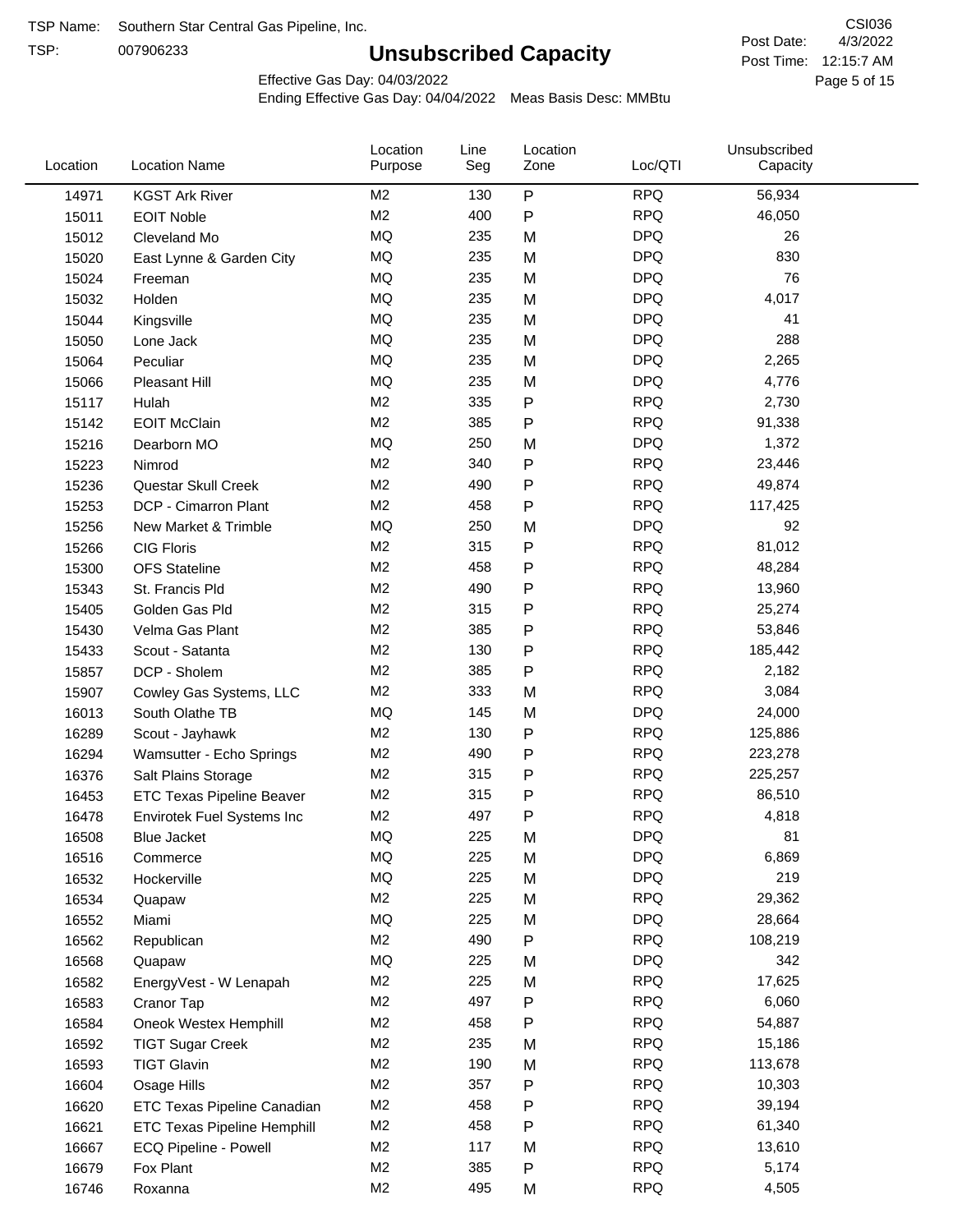TSP:

## **Unsubscribed Capacity**

4/3/2022 Page 6 of 15 Post Time: 12:15:7 AM CSI036 Post Date:

Effective Gas Day: 04/03/2022

| Location | <b>Location Name</b>                | Location<br>Purpose | Line<br>Seg | Location<br>Zone | Loc/QTI    | Unsubscribed<br>Capacity |  |
|----------|-------------------------------------|---------------------|-------------|------------------|------------|--------------------------|--|
| 16747    | RedBud-Thayer Tap                   | M2                  | 495         | M                | <b>RPQ</b> | 4,872                    |  |
| 16750    | Dilworth Rms                        | M2                  | 333         | P                | <b>RPQ</b> | 5,334                    |  |
| 16757    | River Rock - Fireside               | M <sub>2</sub>      | 495         | M                | <b>RPQ</b> | 66,400                   |  |
| 16774    | River Rock - E Lenapah              | M <sub>2</sub>      | 225         | M                | <b>RPQ</b> | 17,605                   |  |
| 16794    | <b>NNG Kiowa</b>                    | M <sub>2</sub>      | 130         | P                | <b>RPQ</b> | 73,872                   |  |
| 16798    | <b>Endeavor Energy Resources</b>    | M <sub>2</sub>      | 225         | M                | <b>RPQ</b> | 9,982                    |  |
| 16802    | Sunwest                             | M2                  | 117         | M                | <b>RPQ</b> | 6,183                    |  |
| 16806    | Bluco- East Wann                    | M <sub>2</sub>      | 225         | M                | <b>RPQ</b> | 8,850                    |  |
| 16807    | <b>Bitter Creek Eckley Pld-Yuma</b> | M2                  | 490         | P                | <b>RPQ</b> | 35,096                   |  |
| 16812    | <b>RiverGas</b>                     | M2                  | 95          | M                | <b>RPQ</b> | 5,590                    |  |
| 16813    | Cheyenne Plains - Sand Dune         | M <sub>2</sub>      | 130         | P                | <b>RPQ</b> | 395,434                  |  |
| 16817    | <b>Midwest Energy</b>               | M <sub>2</sub>      | 495         | M                | <b>RPQ</b> | 7,179                    |  |
| 16819    | River Rock- Keeton                  | M <sub>2</sub>      | 225         | M                | <b>RPQ</b> | 9,535                    |  |
| 16820    | Superior - Hemphill                 | M <sub>2</sub>      | 458         | Ρ                | <b>RPQ</b> | 50,052                   |  |
| 16821    | Yuma West                           | M <sub>2</sub>      | 490         | P                | <b>RPQ</b> | 15,688                   |  |
| 16822    | Jayhawk PLD                         | M <sub>2</sub>      | 95          | M                | <b>RPQ</b> | 4,292                    |  |
| 16824    | Coon Creek                          | M2                  | 497         | P                | <b>RPQ</b> | 8,858                    |  |
| 16835    | Shiloh                              | M2                  | 495         | M                | <b>RPQ</b> | 8,573                    |  |
| 16836    | Evergy - South Harper               | MQ                  | 235         | M                | <b>DPQ</b> | 86,400                   |  |
| 16837    | <b>EKAE Ethanol Plant</b>           | MQ                  | 496         | M                | <b>DPQ</b> | 1,397                    |  |
| 16840    | Nearman Creek Power Plant           | MQ                  | 195         | M                | <b>DPQ</b> | 28,800                   |  |
| 16844    | <b>Montgomery County</b>            | M <sub>2</sub>      | 260         | M                | <b>RPQ</b> | 8,000                    |  |
| 16848    | Colt-Liberty                        | M <sub>2</sub>      | 260         | M                | <b>RPQ</b> | 4,000                    |  |
| 16849    | City of Mulvane Power Plant         | <b>MQ</b>           | 120         | P                | <b>DPQ</b> | 2,880                    |  |
| 16850    | Escalera - Cow Creek                | M2                  | 490         | P                | <b>RPQ</b> | 66,094                   |  |
| 16852    | Southeastern KS P/L Wilson          | M <sub>2</sub>      | 495         | M                | <b>RPQ</b> | 60,000                   |  |
| 16857    | Superior - Cashion                  | M2                  | 400         | P                | <b>RPQ</b> | 10,482                   |  |
| 16862    | Superior - Perkins                  | M2                  | 390         | P                | <b>RPQ</b> | 21,660                   |  |
| 16865    | RedBud-Mound Valley                 | M <sub>2</sub>      | 260         | M                | <b>RPQ</b> | 8,000                    |  |
| 16871    | <b>TIGT Grant</b>                   | M <sub>2</sub>      | 130         | Ρ                | <b>RPQ</b> | 50,000                   |  |
| 16872    | River Rock - Jayhawk                | M <sub>2</sub>      | 495         | M                | <b>RPQ</b> | 57,579                   |  |
| 16873    | Layne Energy Sycamore               | M <sub>2</sub>      | 495         | M                | <b>RPQ</b> | 15,000                   |  |
| 16875    | Crenshaw Road                       | MQ                  | 455         | M                | <b>DPQ</b> | 33,611                   |  |
| 16877    | Acme Energy Services, Inc.          | M <sub>2</sub>      | 260         | M                | <b>RPQ</b> | 8,000                    |  |
| 16880    | Cottonwood                          | M <sub>2</sub>      | 235         | M                | <b>RPQ</b> | 1,000                    |  |
| 16883    | Cherryvale Boorigie PLd             | M <sub>2</sub>      | 495         | M                | <b>RPQ</b> | 34,135                   |  |
| 16884    | <b>Keystone Delivery</b>            | MQ                  | 390         | P                | <b>DPQ</b> | 6,067                    |  |
| 16890    | ADM/Deerfield                       | MQ                  | 95          | M                | <b>DPQ</b> | 6,078                    |  |
| 16891    | <b>KP Liberty</b>                   | M <sub>2</sub>      | 260         | M                | <b>RPQ</b> | 8,300                    |  |
| 16897    | REP - South Williams                | M <sub>2</sub>      | 117         | M                | <b>RPQ</b> | 30,198                   |  |
| 16905    | NEOK Production Company,            | M <sub>2</sub>      | 225         | M                | <b>RPQ</b> | 7,970                    |  |
| 16908    | River Rock - Ft. Scott              | M <sub>2</sub>      | 495         | M                | <b>RPQ</b> | 54,600                   |  |
| 16911    | Evergy - Lake Road                  | MQ                  | 250         | M                | <b>DPQ</b> | 34,400                   |  |
| 16912    | Targa - Waynoka                     | M <sub>2</sub>      | 315         | P                | <b>RPQ</b> | 157,111                  |  |
| 16916    | Kansas Ethanol, LLC                 | MQ                  | 490         | P                | <b>DPQ</b> | 3,500                    |  |
| 16917    | Downstream Casino                   | MQ                  | 225         | M                | <b>DPQ</b> | 1,510                    |  |
| 16918    | Show Me Ethanol                     | MQ                  | 425         | M                | <b>DPQ</b> | 6,623                    |  |
| 16922    | <b>Timberline Energy</b>            | M <sub>2</sub>      | 340         | P                | <b>RPQ</b> | 6,846                    |  |
| 16923    | <b>Mid-Continent Market</b>         | MQ                  | 120         | P                | <b>DPQ</b> | 30,000                   |  |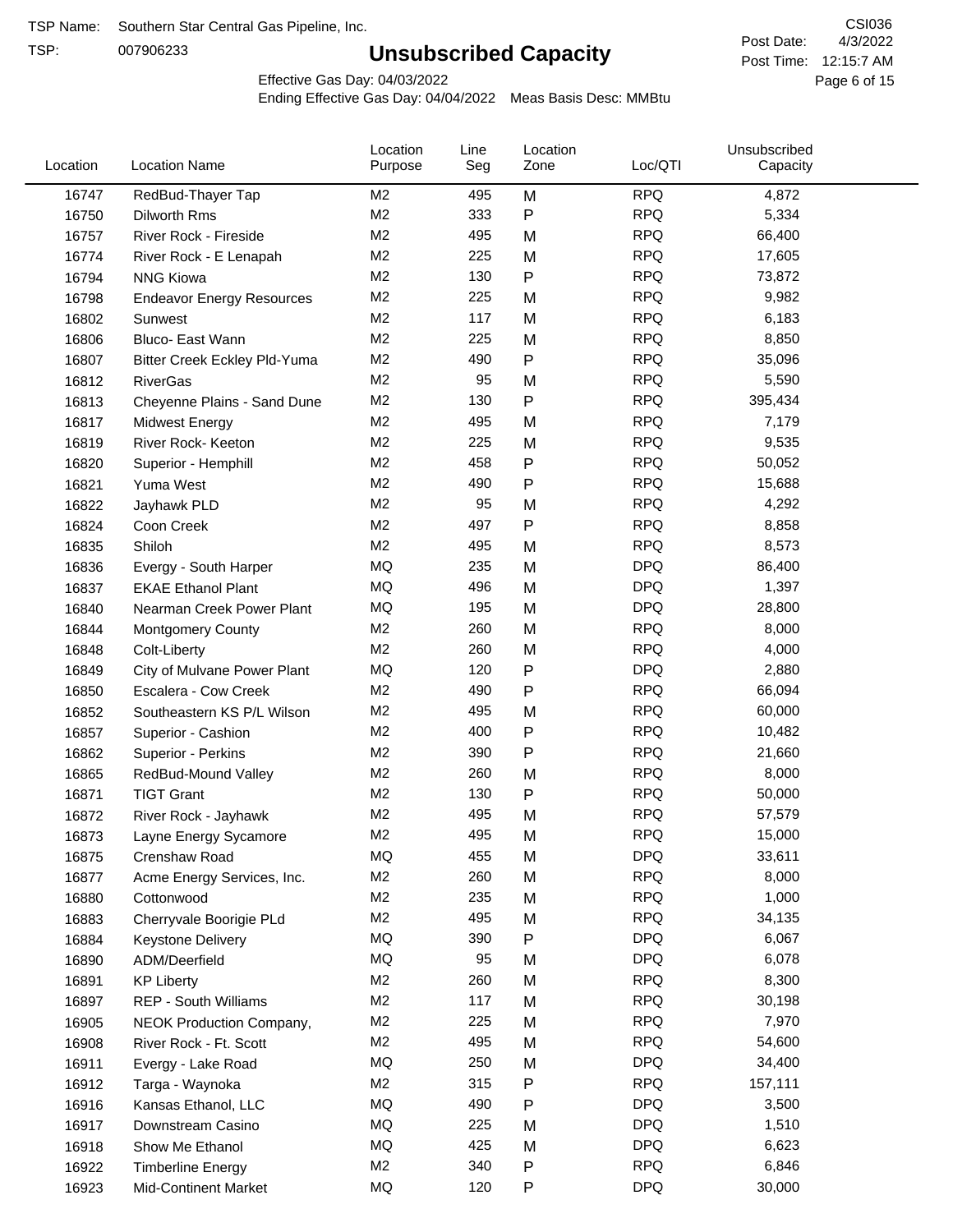TSP:

## **Unsubscribed Capacity**

4/3/2022 Page 7 of 15 Post Time: 12:15:7 AM CSI036 Post Date:

Effective Gas Day: 04/03/2022

| Location | <b>Location Name</b>                | Location<br>Purpose | Line<br>Seg | Location<br>Zone | Loc/QTI    | Unsubscribed<br>Capacity |  |
|----------|-------------------------------------|---------------------|-------------|------------------|------------|--------------------------|--|
| 16931    | Midwest Energy - Goodman            | MQ                  | 490         | ${\sf P}$        | <b>DPQ</b> | 8,000                    |  |
| 16933    | Westar Emporia Energy               | MQ                  | 140         | M                | <b>DPQ</b> | 106,202                  |  |
| 16935    | River Rock - Graybill               | M <sub>2</sub>      | 260         | M                | <b>RPQ</b> | 23,168                   |  |
| 16941    | REP - Independence CDP              | M <sub>2</sub>      | 117         | M                | <b>RPQ</b> | 29,270                   |  |
| 16942    | <b>Big Timber</b>                   | M <sub>2</sub>      | 490         | P                | <b>RPQ</b> | 49,356                   |  |
| 16945    | <b>ETC Texas Pipeline Antelope</b>  | M <sub>2</sub>      | 458         | P                | <b>RPQ</b> | 110,000                  |  |
| 16949    | Summit Branson                      | MQ                  | 455         | M                | <b>DPQ</b> | 62,208                   |  |
| 16952    | <b>Overland Park</b>                | MQ                  | 115         | M                | <b>DPQ</b> | 77,485                   |  |
| 16953    | Merriam                             | MQ                  | 115         | M                | <b>DPQ</b> | 123,624                  |  |
| 16955    | Mustang Gas Products, LLC           | M <sub>2</sub>      | 405         | P                | <b>RPQ</b> | 25,550                   |  |
| 16956    | Superior - Ford                     | M <sub>2</sub>      | 130         | P                | <b>RPQ</b> | 17,375                   |  |
| 16962    | Summit Sedalia                      | MQ                  | 235         | M                | <b>DPQ</b> | 0                        |  |
| 16967    | Noble Energy - Lilli                | M <sub>2</sub>      | 490         | P                | <b>RPQ</b> | 40,863                   |  |
| 16972    | <b>ONG Norman</b>                   | MQ                  | 385         | P                | <b>DPQ</b> | 40                       |  |
| 16975    | Superior - Spring Creek             | M <sub>2</sub>      | 315         | P                | <b>RPQ</b> | 7,680                    |  |
| 16976    | Bettis Asphalt & Construction       | MQ                  | 180         | M                | <b>DPQ</b> | 3,216                    |  |
| 16977    | <b>KGS Kansas Star Casino</b>       | MQ                  | 333         | P                | <b>DPQ</b> | 144                      |  |
| 16980    | <b>Black Hills Colwich</b>          | MQ                  | 120         | P                | <b>DPQ</b> | 9,995                    |  |
| 16981    | Superior - Bellmon                  | M <sub>2</sub>      | 380         | P                | <b>RPQ</b> | 63,800                   |  |
| 16983    | DCP Midstream - Ellis               | MQ                  | 458         | P                | <b>DPQ</b> | 6,702                    |  |
| 16988    | Atmos Energy - W. Lawrence          | MQ                  | 180         | M                | <b>DPQ</b> | 127                      |  |
| 16991    | Williams Midstream North Alva       | MQ                  | 315         | P                | <b>DPQ</b> | 1,992                    |  |
| 16992    | <b>ONG Ottawa</b>                   | MQ                  | 225         | M                | <b>DPQ</b> | 0                        |  |
| 16993    | Farmer's Gas                        | MQ                  | 130         | P                | <b>DPQ</b> | 9,000                    |  |
| 16996    | Scout Sublette Delivery             | MQ                  | 130         | P                | <b>DPQ</b> | 100                      |  |
| 16997    | Devon Energy Medford Station        | M <sub>2</sub>      | 315         | P                | <b>RPQ</b> | 30,000                   |  |
| 16998    | Cheyenne Light, Fuel and            | MQ                  | 490         | P                | <b>DPQ</b> | 90,800                   |  |
| 16999    | ETC - Crescent                      | M <sub>2</sub>      | 400         | P                | <b>RPQ</b> | 35,000                   |  |
| 17000    | Bourbon County, KS -                | MQ                  | 95          | M                | <b>DPQ</b> | 1                        |  |
| 17003    | <b>Sunflower Electric Rubart</b>    | MQ                  | 130         | Ρ                | <b>DPQ</b> | 48,808                   |  |
| 17004    | <b>NGPL Beaver</b>                  | MQ                  | 315         | Ρ                | <b>DPQ</b> | 175,000                  |  |
| 17005    | ETC - Rose Valley (Delivery)        | <b>MQ</b>           | 315         | P                | <b>DPQ</b> | 5,000                    |  |
| 17006    | ETC - Rose Valley                   | M <sub>2</sub>      | 315         | P                | <b>RPQ</b> | 195,226                  |  |
| 17008    | OMPA Lamb                           | MQ                  | 335         | P                | <b>DPQ</b> | 51,383                   |  |
| 17009    | <b>Grasslands Energy Centennial</b> | M <sub>2</sub>      | 490         | Ρ                | <b>RPQ</b> | 25,000                   |  |
| 17010    | Noble Keota Receipt                 | M <sub>2</sub>      | 490         | P                | <b>RPQ</b> | 52,200                   |  |
| 17011    | Noble Keota Delivery                | MQ                  | 490         | P                | <b>DPQ</b> | 52,200                   |  |
| 17013    | Enlink - Battle Ridge               | M <sub>2</sub>      | 390         | P                | <b>RPQ</b> | 31,824                   |  |
| 17021    | <b>TIGT Yuma</b>                    | M <sub>2</sub>      | 490         | Ρ                | <b>RPQ</b> | 24,562                   |  |
| 17033    | Kickapoo Nation School              | MQ                  | 90          | M                | <b>DPQ</b> | 300                      |  |
| 17034    | ENVIA Energy Oklahoma City,         | MQ                  | 400         | P                | <b>DPQ</b> | 3,888                    |  |
| 17035    | Ameren Columbia                     | MQ                  | 235         | M                | <b>DPQ</b> | 35,512                   |  |
| 17036    | <b>Coffeyville Resources</b>        | MQ                  | 260         | M                | <b>DPQ</b> | 39,992                   |  |
| 17050    | Atmos - Forest View                 | MQ                  | 190         | M                | <b>DPQ</b> | 4,058                    |  |
| 17052    | ONG NW Oklahoma City                | MQ                  | 340         | Ρ                | <b>DPQ</b> | 39,000                   |  |
| 17054    | <b>ONG Guthrie</b>                  | MQ                  | 400         | P                | <b>DPQ</b> | 4,799                    |  |
| 17055    | ETC Texas Pipeline Nash             | MQ                  | 458         | P                | <b>DPQ</b> | 1,500                    |  |
| 17056    | Blue Mountain - Chisholm Trail      | M <sub>2</sub>      | 340         | P                | <b>RPQ</b> | 72,000                   |  |
| 17057    | City of Tonkawa                     | MQ                  | 380         | P                | <b>DPQ</b> | 3,000                    |  |
|          |                                     |                     |             |                  |            |                          |  |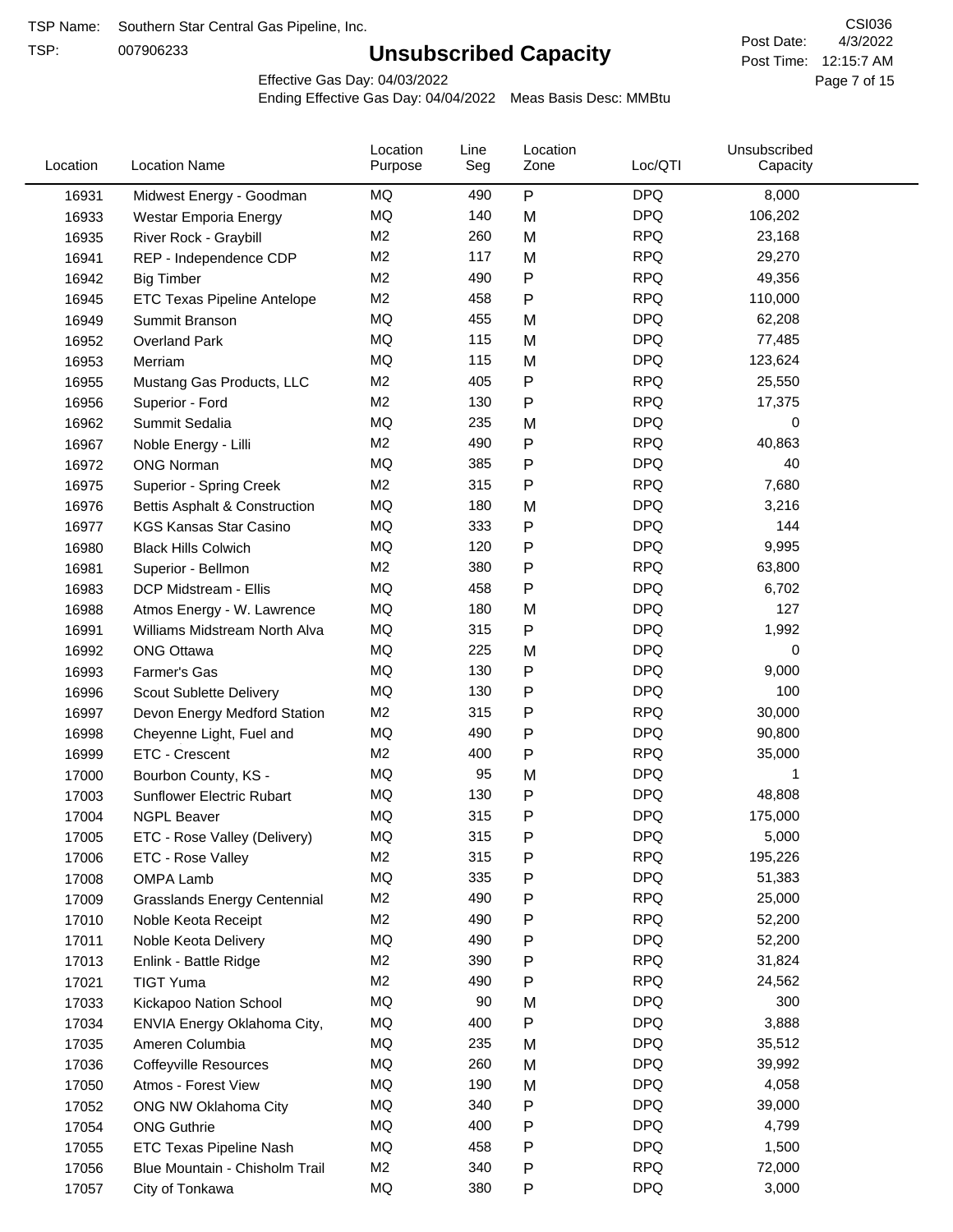TSP:

## **Unsubscribed Capacity**

4/3/2022 Page 8 of 15 Post Time: 12:15:7 AM CSI036 Post Date:

Effective Gas Day: 04/03/2022

| Location | <b>Location Name</b>           | Location<br>Purpose | Line<br>Seg | Location<br>Zone | Loc/QTI    | Unsubscribed<br>Capacity |  |
|----------|--------------------------------|---------------------|-------------|------------------|------------|--------------------------|--|
| 17058    | RPP - Hamm Landfill            | M <sub>2</sub>      | 195         | M                | <b>RPQ</b> | 2,500                    |  |
| 17060    | Atmos-Elk City                 | MQ                  | 87          | M                | <b>DPQ</b> | 216                      |  |
| 17064    | Koch - Enid                    | MQ                  | 405         | ${\sf P}$        | <b>DPQ</b> | 0                        |  |
| 17065    | Canyon - Redcliff (Receipt)    | M <sub>2</sub>      | 458         | P                | <b>RPQ</b> | 180,000                  |  |
| 17066    | Canyon - Redcliff (Delivery)   | MQ                  | 458         | P                | <b>DPQ</b> | 6,175                    |  |
| 17067    | Blue Mountain - Chisholm Trail | M <sub>2</sub>      | 340         | P                | <b>RPQ</b> | 70,000                   |  |
| 17068    | <b>EOIT Alfalfa</b>            | M <sub>2</sub>      | 458         | P                | <b>RPQ</b> | 200,000                  |  |
| 17069    | <b>NGPL Carter</b>             | <b>MQ</b>           | 385         | P                | <b>DPQ</b> | 65,000                   |  |
| 17080    | <b>ONEOK Bakken Pipeline</b>   | MQ                  | 490         | P                | <b>DPQ</b> | 360                      |  |
| 17086    | NGPL - Mutual                  | MQ                  | 458         | ${\sf P}$        | <b>DPQ</b> | 150,000                  |  |
| 17087    | REX-St.Joe                     | M <sub>2</sub>      | 250         | M                | <b>RPQ</b> | 78,606                   |  |
| 17091    | OGT - Maysville                | M <sub>2</sub>      | 385         | ${\sf P}$        | <b>RPQ</b> | 110,000                  |  |
| 17096    | Northern Natural-Kiowa         | <b>MQ</b>           | 130         | ${\sf P}$        | <b>DPQ</b> | 100,000                  |  |
| 17104    | Black Hills - Plevna, KS TB    | <b>MQ</b>           | 130         | P                | <b>DPQ</b> | 480                      |  |
| 17105    | WIC - Cheyenne Hub             | M <sub>2</sub>      | 490         | ${\sf P}$        | <b>RPQ</b> | 144,000                  |  |
| 17113    | NGPL - Ford County Receipt     | M <sub>2</sub>      | 130         | P                | <b>RPQ</b> | 190,400                  |  |
| 17119    | Waste Mgmt RNG Receipt         | M <sub>2</sub>      | 400         | P                | <b>RPQ</b> | 2,976                    |  |
| 17404    | Anderson                       | MQ                  | 423         | M                | <b>DPQ</b> | 1,130                    |  |
| 17406    | Ash Grove, Walnut Grove & Wil  | MQ                  | 455         | M                | <b>DPQ</b> | 2,595                    |  |
| 17408    | Aurora                         | MQ                  | 455         | M                | <b>DPQ</b> | 850                      |  |
| 17410    | <b>Billings Mo</b>             | MQ                  | 455         | M                | <b>DPQ</b> | 2,918                    |  |
| 17414    | Clever Mo                      | <b>MQ</b>           | 455         | M                | <b>DPQ</b> | 738                      |  |
| 17416    | Crane Mo                       | MQ                  | 455         | M                | <b>DPQ</b> | 2,944                    |  |
| 17418    | Diamond                        | <b>MQ</b>           | 455         | M                | <b>DPQ</b> | 546                      |  |
| 17426    | Freistatt                      | <b>MQ</b>           | 455         | M                | <b>DPQ</b> | 256                      |  |
| 17430    | Goodman                        | MQ                  | 423         | M                | <b>DPQ</b> | 625                      |  |
| 17448    | Lanagan                        | MQ                  | 423         | M                | <b>DPQ</b> | 337                      |  |
| 17452    | Marionville                    | MQ                  | 455         | M                | <b>DPQ</b> | 1,119                    |  |
| 17454    | Monett                         | MQ                  | 455         | M                | <b>DPQ</b> | 25,276                   |  |
| 17456    | Mt Vernon & Verona             | MQ                  | 455         | M                | <b>DPQ</b> | 4,407                    |  |
| 17458    | Neosho                         | <b>MQ</b>           | 455         | M                | <b>DPQ</b> | 8,597                    |  |
| 17460    | Noel & North Noel              | MQ                  | 423         | M                | <b>DPQ</b> | 19,472                   |  |
| 17462    | Nixa & Ozark                   | MQ                  | 455         | M                | <b>DPQ</b> | 5,340                    |  |
| 17464    | Pierce City                    | MQ                  | 455         | M                | <b>DPQ</b> | 3,281                    |  |
| 17466    | Pineville                      | MQ                  | 423         | M                | <b>DPQ</b> | 302                      |  |
| 17472    | Republic                       | MQ                  | 455         | M                | <b>DPQ</b> | 883                      |  |
| 17476    | Sarcoxie                       | MQ                  | 455         | M                | <b>DPQ</b> | 2,828                    |  |
| 17478    | Seneca                         | MQ                  | 225         | M                | <b>DPQ</b> | 9,873                    |  |
| 17492    | Wentworth                      | MQ                  | 455         | M                | <b>DPQ</b> | 193                      |  |
| 18328    | Goessel                        | MQ                  | 140         | M                | <b>DPQ</b> | 62                       |  |
| 18356    | Newton                         | MQ                  | 120         | ${\sf P}$        | <b>DPQ</b> | 21,538                   |  |
| 19000    | Scout Jayhawk Delivery         | MQ                  | 130         | P                | <b>DPQ</b> | 185,442                  |  |
| 19548    | Lyndon                         | MQ                  | 140         | M                | <b>DPQ</b> | 655                      |  |
| 19552    | Melvern                        | MQ                  | 493         | M                | <b>DPQ</b> | 42                       |  |
| 19554    | Michigan Valley                | MQ                  | 140         | M                | <b>DPQ</b> | 339                      |  |
| 19564    | Pomona                         | MQ                  | 140         | M                | <b>DPQ</b> | 1,579                    |  |
| 19568    | Quenemo                        | MQ                  | 140         | M                | <b>DPQ</b> | 255                      |  |
| 19576    | Scranton                       | MQ                  | 140         | M                | <b>DPQ</b> | 632                      |  |
| 19608    | Baldwin                        | $\sf{MQ}$           | 180         | M                | <b>DPQ</b> | 2,754                    |  |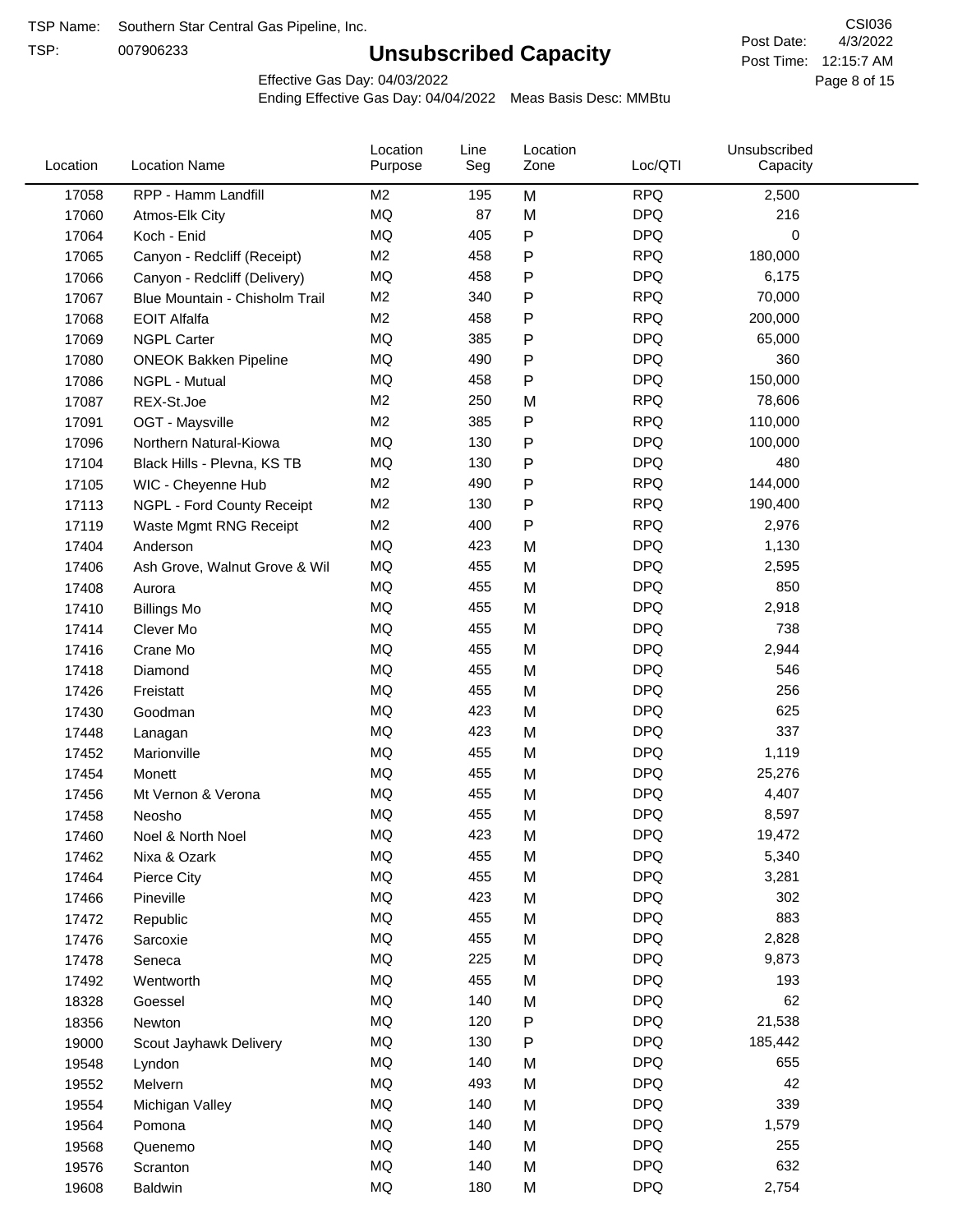TSP:

## **Unsubscribed Capacity**

4/3/2022 Page 9 of 15 Post Time: 12:15:7 AM CSI036 Post Date:

Effective Gas Day: 04/03/2022

| Location | <b>Location Name</b>  | Location<br>Purpose | Line<br>Seg | Location<br>Zone | Loc/QTI    | Unsubscribed<br>Capacity |  |
|----------|-----------------------|---------------------|-------------|------------------|------------|--------------------------|--|
| 19620    | Edgerton              | MQ                  | 190         | M                | <b>DPQ</b> | 14                       |  |
| 19628    | Gardner               | MQ                  | 190         | M                | <b>DPQ</b> | 2,755                    |  |
| 19648    | Lecompton             | MQ                  | 180         | M                | <b>DPQ</b> | 109                      |  |
| 19650    | Le Loup               | MQ                  | 190         | M                | <b>DPQ</b> | 37                       |  |
| 19660    | Ottawa                | <b>MQ</b>           | 493         | M                | <b>DPQ</b> | 6,129                    |  |
| 19664    | Perry                 | MQ                  | 180         | M                | <b>DPQ</b> | 407                      |  |
| 19666    | Princeton             | MQ                  | 496         | M                | <b>DPQ</b> | 130                      |  |
| 19672    | Richmond              | MQ                  | 496         | M                | <b>DPQ</b> | 374                      |  |
| 19676    | Scipio                | MQ                  | 496         | M                | <b>DPQ</b> | 27                       |  |
| 19678    | Somerset & Rural      | MQ                  | 235         | M                | <b>DPQ</b> | 291                      |  |
| 19684    | Tonganoxie            | MQ                  | 195         | M                | <b>DPQ</b> | 7,420                    |  |
| 19690    | Wellsville            | MQ                  | 190         | M                | <b>DPQ</b> | 2,007                    |  |
| 20709    | <b>Bronson Etc</b>    | MQ                  | 95          | M                | <b>DPQ</b> | 360                      |  |
| 20712    | Carlyle               | MQ                  | 495         | M                | <b>DPQ</b> | 26                       |  |
| 20714    | Cherryvale            | <b>MQ</b>           | 495         | M                | <b>DPQ</b> | 586                      |  |
| 20716    | Colony                | MQ                  | 50          | M                | <b>DPQ</b> | 2,347                    |  |
| 20720    | Dennis                | <b>MQ</b>           | 495         | M                | <b>DPQ</b> | 54                       |  |
| 20725    | Erie                  | MQ                  | 495         | M                | <b>DPQ</b> | 409                      |  |
| 20730    | Gas City & La Harpe   | MQ                  | 495         | M                | <b>DPQ</b> | 1,457                    |  |
| 20764    | Parsons               | <b>MQ</b>           | 495         | M                | <b>DPQ</b> | 19,497                   |  |
| 20766    | Petrolia              | MQ                  | 495         | M                | <b>DPQ</b> | 18                       |  |
| 20768    | Piqua                 | MQ                  | 220         | M                | <b>DPQ</b> | 84                       |  |
| 20775    | South Mound           | MQ                  | 495         | M                | <b>DPQ</b> | 45                       |  |
| 20785    | Thayer                | <b>MQ</b>           | 495         | M                | <b>DPQ</b> | 88                       |  |
| 20788    | Walnut & St Paul      | MQ                  | 95          | M                | <b>DPQ</b> | 658                      |  |
| 20792    | Welda                 | <b>MQ</b>           | 495         | M                | <b>DPQ</b> | 1,122                    |  |
| 21008    | <b>Baxter Springs</b> | <b>MQ</b>           | 225         | M                | <b>DPQ</b> | 1,830                    |  |
| 21015    | Columbus              | MQ                  | 260         | M                | <b>DPQ</b> | 2,639                    |  |
| 21018    | Crestline             | MQ                  | 260         | M                | <b>DPQ</b> | 156                      |  |
| 21021    | Fort Scott            | MQ                  | 95          | M                | <b>DPQ</b> | 31,139                   |  |
| 21024    | Galena & Empire City  | MQ                  | 260         | M                | <b>DPQ</b> | 3,023                    |  |
| 21048    | Lowell                | $\sf{MQ}$           | 225         | M                | <b>DPQ</b> | 52                       |  |
| 21055    | N Riverton            | MQ                  | 260         | M                | <b>DPQ</b> | 148                      |  |
| 21060    | Oswego                | MQ                  | 260         | M                | <b>DPQ</b> | 2,588                    |  |
| 21080    | Treece                | MQ                  | 225         | M                | <b>DPQ</b> | 473                      |  |
| 23576    | St Joseph             | MQ                  | 250         | M                | <b>DPQ</b> | 88,184                   |  |
| 24228    | Grantville            | MQ                  | 180         | M                | <b>DPQ</b> | 207                      |  |
| 24252    | Meriden               | MQ                  | 180         | M                | <b>DPQ</b> | 177                      |  |
| 24276    | Shawnee Heights       | MQ                  | 180         | M                | <b>DPQ</b> | 696                      |  |
| 24280    | Topeka                | MQ                  | 180         | M                | <b>DPQ</b> | 152,652                  |  |
| 26304    | Alma                  | MQ                  | 425         | M                | <b>DPQ</b> | 95                       |  |
| 26308    | Blackburn             | MQ                  | 425         | M                | <b>DPQ</b> | 163                      |  |
| 26312    | Carrollton            | MQ                  | 425         | M                | <b>DPQ</b> | 2,523                    |  |
| 26314    | Concordia             | $\sf{MQ}$           | 425         | M                | <b>DPQ</b> | 1,576                    |  |
| 26316    | Corder                | $\sf{MQ}$           | 425         | M                | <b>DPQ</b> | 11                       |  |
| 26325    | Emma                  | MQ                  | 425         | M                | <b>DPQ</b> | 206                      |  |
| 26332    | Higginsville          | MQ                  | 425         | M                | <b>DPQ</b> | 28,860                   |  |
| 26344    | Knobnoster            | MQ                  | 235         | M                | <b>DPQ</b> | 16,700                   |  |
| 26348    | La Monte              | MQ                  | 235         | M                | <b>DPQ</b> | 111                      |  |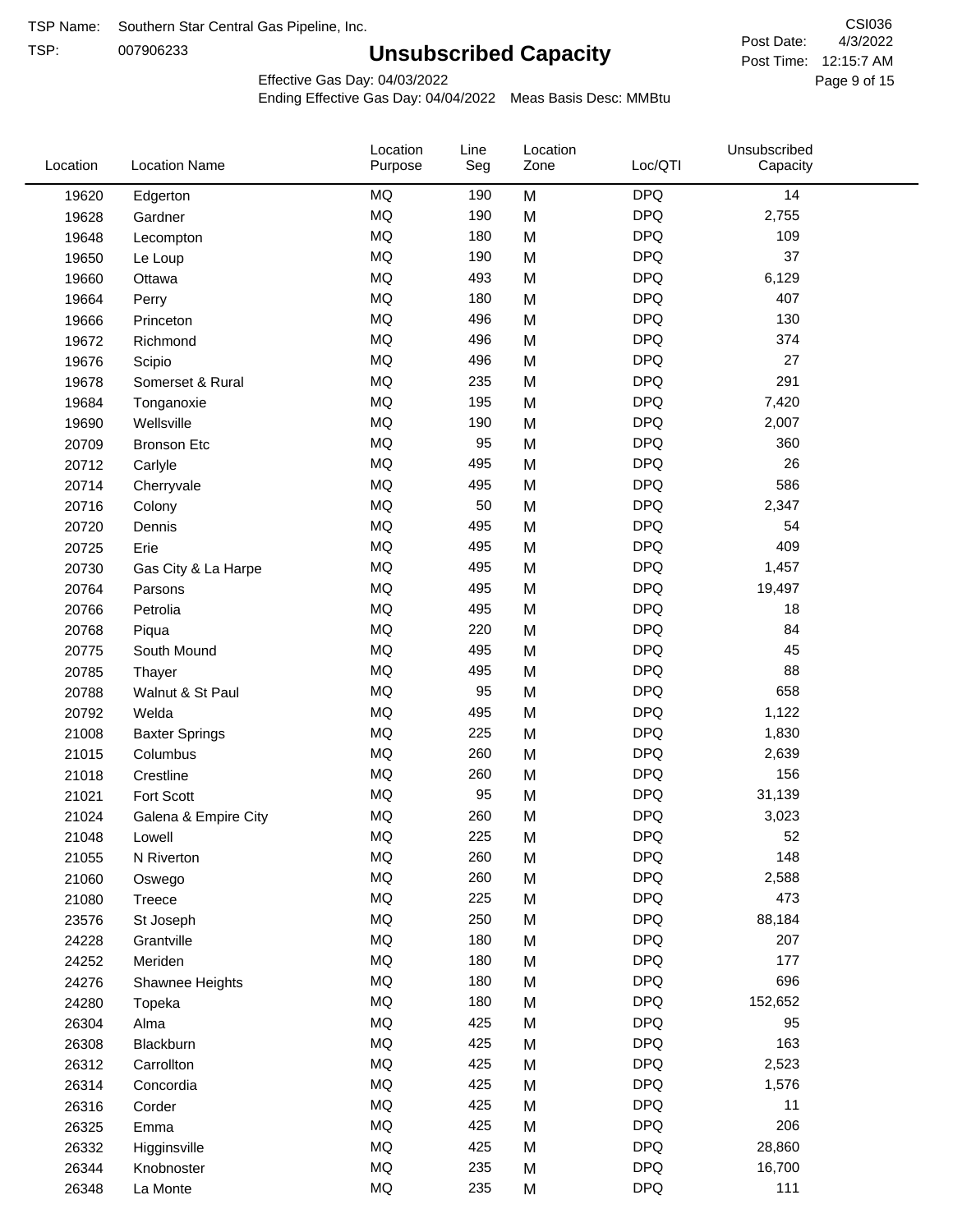TSP:

## **Unsubscribed Capacity**

4/3/2022 Page 10 of 15 Post Time: 12:15:7 AM CSI036 Post Date:

Unsubscribed

Effective Gas Day: 04/03/2022

Location

Ending Effective Gas Day: 04/04/2022 Meas Basis Desc: MMBtu

Line

Location

| Location | <b>Location Name</b>          | Purpose   | Seg | Zone         | Loc/QTI    | Capacity |  |
|----------|-------------------------------|-----------|-----|--------------|------------|----------|--|
| 26352    | Mt Leonard                    | <b>MQ</b> | 425 | M            | <b>DPQ</b> | 167      |  |
| 26356    | Norborne                      | MQ        | 425 | M            | <b>DPQ</b> | 1,901    |  |
| 26376    | Slater                        | MQ        | 425 | M            | <b>DPQ</b> | 471      |  |
| 26378    | <b>Sweet Springs</b>          | MQ        | 425 | M            | <b>DPQ</b> | 584      |  |
| 26392    | Warrensburg                   | <b>MQ</b> | 235 | M            | <b>DPQ</b> | 10,551   |  |
| 26394    | Waverly                       | <b>MQ</b> | 425 | M            | <b>DPQ</b> | 378      |  |
| 27015    | <b>Belle Plaine</b>           | MQ        | 333 | P            | <b>DPQ</b> | 150      |  |
| 27020    | <b>Bentley</b>                | MQ        | 120 | ${\sf P}$    | <b>DPQ</b> | 217      |  |
| 27035    | Derby                         | MQ        | 120 | ${\sf P}$    | <b>DPQ</b> | 7,759    |  |
| 27040    | Andover                       | MQ        | 300 | M            | <b>DPQ</b> | 166      |  |
| 27050    | Haysville                     | <b>MQ</b> | 120 | $\sf P$      | <b>DPQ</b> | 9,455    |  |
| 27060    | Mulvane                       | MQ        | 120 | ${\sf P}$    | <b>DPQ</b> | 9,778    |  |
| 27065    | Rose Hill                     | MQ        | 295 | ${\sf P}$    | <b>DPQ</b> | 5,386    |  |
| 27070    | Sedgwick                      | <b>MQ</b> | 120 | P            | <b>DPQ</b> | 7,149    |  |
| 27080    | Udall                         | MQ        | 333 | ${\sf P}$    | <b>DPQ</b> | 538      |  |
| 27085    | <b>Valley Center</b>          | MQ        | 120 | ${\sf P}$    | <b>DPQ</b> | 51,875   |  |
| 27092    | Wichita                       | MQ        | 120 | $\mathsf{P}$ | <b>DPQ</b> | 259,947  |  |
| 29001    | Atchison                      | MQ        | 90  | M            | <b>DPQ</b> | 20,786   |  |
| 29002    | Emporia                       | <b>MQ</b> | 140 | M            | <b>DPQ</b> | 15,524   |  |
| 29003    | Leavenworth                   | <b>MQ</b> | 195 | M            | <b>DPQ</b> | 14,939   |  |
| 29005    | Effingham                     | MQ        | 90  | M            | <b>DPQ</b> | 269      |  |
| 30804    | Abbyville                     | MQ        | 130 | $\sf P$      | <b>DPQ</b> | 195      |  |
| 34612    | Altamont                      | MQ        | 260 | M            | <b>DPQ</b> | 119      |  |
| 35013    | Americus                      | MQ        | 140 | M            | <b>DPQ</b> | 31       |  |
| 35515    | <b>ANR Alden</b>              | <b>MQ</b> | 490 | ${\sf P}$    | <b>DPQ</b> | 135,571  |  |
| 36918    | Argonia                       | MQ        | 120 | ${\sf P}$    | <b>DPQ</b> | 15       |  |
| 37100    | Wynona                        | <b>MQ</b> | 334 | ${\sf P}$    | <b>DPQ</b> | 287      |  |
| 37118    | Hominy                        | <b>MQ</b> | 357 | P            | <b>DPQ</b> | 91       |  |
| 37172    | <b>Black Hills Hutchinson</b> | <b>MQ</b> | 130 | ${\sf P}$    | <b>DPQ</b> | 15,360   |  |
| 37175    | EGT Jane - Delivery           | MQ        | 423 | M            | <b>DPQ</b> | 216,201  |  |
| 38021    | Auburn                        | MQ        | 180 | M            | <b>DPQ</b> | 756      |  |
| 38522    | <b>Avant Utilities</b>        | <b>MQ</b> | 357 | ${\sf P}$    | <b>DPQ</b> | 157      |  |
| 41709    | <b>Billings</b>               | $\sf{MQ}$ | 380 | Ρ            | <b>DPQ</b> | 2,032    |  |
| 42915    | Springfield                   | MQ        | 455 | M            | <b>DPQ</b> | 698,615  |  |
| 44021    | Burlingame                    | $\sf{MQ}$ | 140 | M            | <b>DPQ</b> | 1,686    |  |
| 44121    | Alfalfa City Ok               | MQ        | 315 | ${\sf P}$    | <b>DPQ</b> | 394      |  |
| 45301    | Cassoday                      | MQ        | 140 | M            | <b>DPQ</b> | 0        |  |
| 46608    | Chanute                       | MQ        | 495 | M            | <b>DPQ</b> | 51,665   |  |
| 46809    | Florence                      | MQ        | 140 | M            | <b>DPQ</b> | 1,001    |  |
| 47412    | Cleveland                     | $\sf{MQ}$ | 357 | ${\sf P}$    | <b>DPQ</b> | 1,569    |  |
| 47641    | CIG Riner                     | MQ        | 490 | P            | <b>DPQ</b> | 62,965   |  |
| 48015    | Bourbon County, KS            | MQ        | 95  | M            | <b>DPQ</b> | 4,627    |  |
| 48301    | Copan                         | MQ        | 497 | ${\sf P}$    | <b>DPQ</b> | 358      |  |
| 55502    | Danville                      | MQ        | 120 | P            | <b>DPQ</b> | 166      |  |
| 56601    | Denison                       | MQ        | 90  | M            | <b>DPQ</b> | 79       |  |
| 58518    | Drumright                     | MQ        | 390 | ${\sf P}$    | <b>DPQ</b> | 4,485    |  |
| 60706    | Peckham                       | MQ        | 117 | M            | <b>DPQ</b> | 67       |  |
| 62810    | Black Hills - Enterprise TB   | MQ        | 130 | ${\sf P}$    | <b>DPQ</b> | 990      |  |
| 63919    | Eskridge                      | MQ        | 140 | M            | <b>DPQ</b> | 820      |  |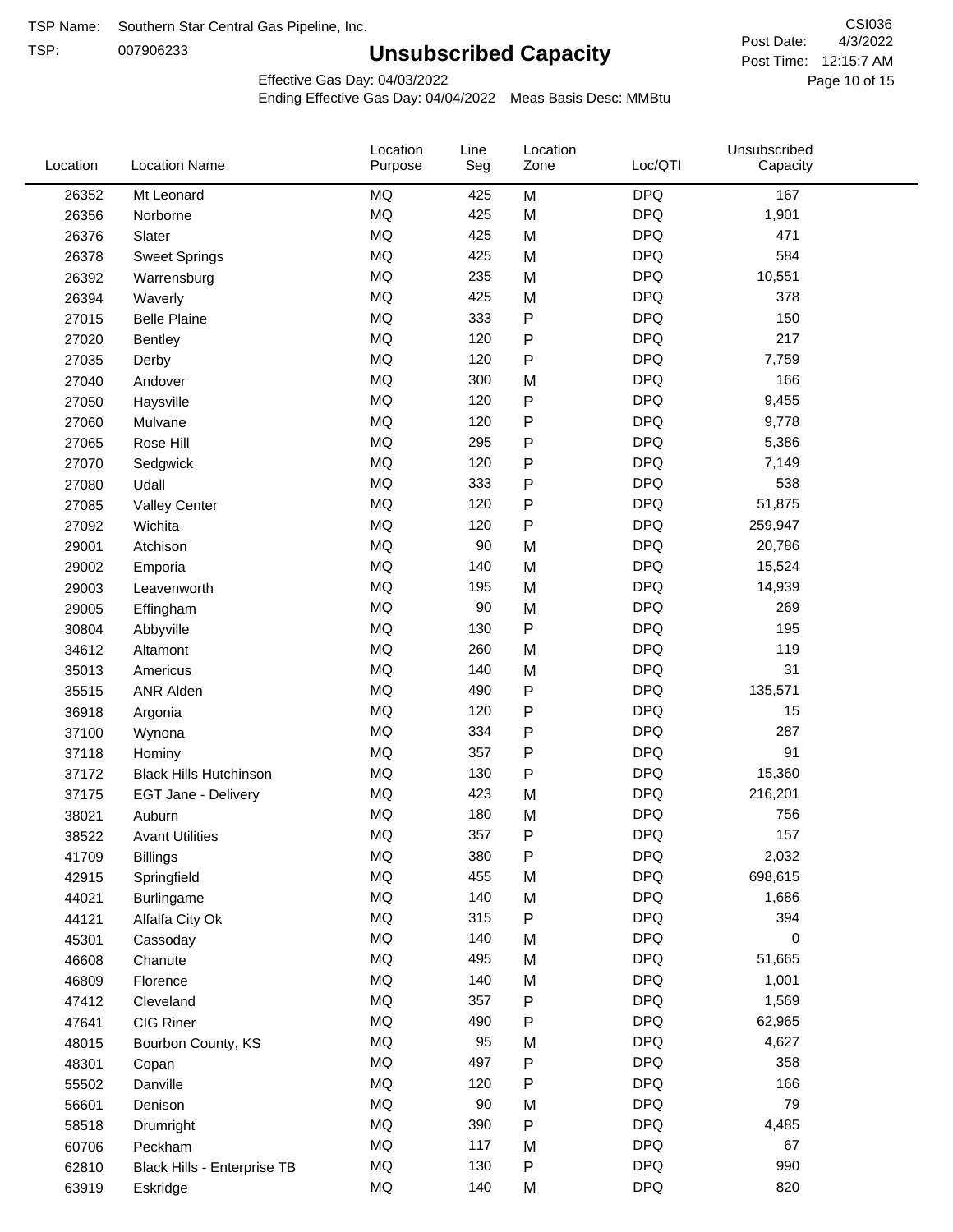TSP:

## **Unsubscribed Capacity**

4/3/2022 Page 11 of 15 Post Time: 12:15:7 AM CSI036 Post Date:

Effective Gas Day: 04/03/2022

| Location | <b>Location Name</b>          | Location<br>Purpose | Line<br>Seg | Location<br>Zone | Loc/QTI    | Unsubscribed<br>Capacity |  |
|----------|-------------------------------|---------------------|-------------|------------------|------------|--------------------------|--|
| 68015    | Ford                          | <b>MQ</b>           | 130         | ${\sf P}$        | <b>DPQ</b> | 424                      |  |
| 68518    | Freedom                       | MQ                  | 315         | P                | <b>DPQ</b> | 12                       |  |
| 70408    | <b>Garnett KS</b>             | <b>MQ</b>           | 496         | M                | <b>DPQ</b> | 15,099                   |  |
| 70610    | Gate                          | <b>MQ</b>           | 315         | P                | <b>DPQ</b> | 63                       |  |
| 74416    | Pocasset                      | <b>MQ</b>           | 340         | P                | <b>DPQ</b> | 96                       |  |
| 77118    | Granby                        | MQ                  | 455         | M                | <b>DPQ</b> | 816                      |  |
| 77308    | <b>Bonner Springs Ks</b>      | <b>MQ</b>           | 190         | M                | <b>DPQ</b> | 7,104                    |  |
| 77512    | Eureka, Toronto & Neal        | MQ                  | 140         | M                | <b>DPQ</b> | 2,306                    |  |
| 77705    | Anthony                       | <b>MQ</b>           | 120         | P                | <b>DPQ</b> | 26,858                   |  |
| 80312    | <b>Hamilton Ks</b>            | MQ                  | 140         | M                | <b>DPQ</b> | 445                      |  |
| 80515    | Atmos - Strong Cty &          | MQ                  | 140         | M                | <b>DPQ</b> | 27                       |  |
| 83418    | Howard Ks                     | <b>MQ</b>           | 498         | M                | <b>DPQ</b> | 3,629                    |  |
| 84021    | Humboldt Ks                   | <b>MQ</b>           | 495         | M                | <b>DPQ</b> | 4,390                    |  |
| 86717    | Iola Ks                       | <b>MQ</b>           | 495         | M                | <b>DPQ</b> | 10,749                   |  |
| 96108    | <b>Black Hills - Lawrence</b> | MQ                  | 180         | M                | <b>DPQ</b> | 45,466                   |  |
| 96912    | Kechi Ks                      | <b>MQ</b>           | 120         | P                | <b>DPQ</b> | 150                      |  |
| 97112    | Copeland                      | MQ                  | 130         | P                | <b>DPQ</b> | 15,628                   |  |
| 102512   | Lebo                          | <b>MQ</b>           | 493         | M                | <b>DPQ</b> | 273                      |  |
| 103101   | Lenapah                       | <b>MQ</b>           | 225         | M                | <b>DPQ</b> | 249                      |  |
| 104615   | Liberal                       | <b>MQ</b>           | 260         | M                | <b>DPQ</b> | 204                      |  |
| 108119   | Ochelata                      | <b>MQ</b>           | 357         | P                | <b>DPQ</b> | 168                      |  |
| 108221   | Washington                    | <b>MQ</b>           | 497         | P                | <b>DPQ</b> | 395                      |  |
| 110412   | McLouth                       | <b>MQ</b>           | 170         | M                | <b>DPQ</b> | 113                      |  |
| 110908   | Mannford                      | <b>MQ</b>           | 357         | P                | <b>DPQ</b> | 456                      |  |
| 113612   | Webb City, OK TB              | MQ                  | 335         | P                | <b>DPQ</b> | 317                      |  |
| 113713   | Osage City Ok                 | <b>MQ</b>           | 357         | P                | <b>DPQ</b> | 239                      |  |
| 113812   | Clinton & Leeton              | MQ                  | 235         | M                | <b>DPQ</b> | 21,928                   |  |
| 113852   | Marshall                      | <b>MQ</b>           | 425         | M                | <b>DPQ</b> | 14,581                   |  |
| 113856   | Nevada                        | <b>MQ</b>           | 95          | M                | <b>DPQ</b> | 9,333                    |  |
| 113864   | <b>Platte City</b>            | <b>MQ</b>           | 250         | M                | <b>DPQ</b> | 2,890                    |  |
| 113872   | Lexington-Richmond-Henrietta  | <b>MQ</b>           | 425         | M                | <b>DPQ</b> | 3,022                    |  |
| 113876   | Sedalia                       | <b>MQ</b>           | 235         | M                | <b>DPQ</b> | 26,188                   |  |
| 113880   | Tracy                         | MQ                  | 250         | M                | <b>DPQ</b> | 135                      |  |
| 113892   | Weston                        | MQ                  | 250         | M                | <b>DPQ</b> | 1,140                    |  |
| 118121   | Mulberry                      | <b>MQ</b>           | 260         | M                | <b>DPQ</b> | 239                      |  |
| 118321   | Mulhall                       | MQ                  | 400         | Ρ                | <b>DPQ</b> | 150                      |  |
| 120000   | Spire                         | MQ                  | 235         | M                | <b>DPQ</b> | 13,115                   |  |
| 121110   | Neodesha                      | MQ                  | 495         | M                | <b>DPQ</b> | 6,410                    |  |
| 121315   | Neosho Rapids                 | MQ                  | 493         | M                | <b>DPQ</b> | 289                      |  |
| 121415   | <b>NGPL Barton</b>            | $\sf{MQ}$           | 490         | Ρ                | <b>DPQ</b> | 184,224                  |  |
| 121515   | NGPL Ford                     | MQ                  | 130         | Ρ                | <b>DPQ</b> | 269,500                  |  |
| 122715   | Afton-Fairland-Grove-Jay      | MQ                  | 225         | M                | <b>DPQ</b> | 6,793                    |  |
| 122915   | Norwich                       | MQ                  | 120         | Ρ                | <b>DPQ</b> | 124                      |  |
| 125315   | Oilton                        | MQ                  | 357         | Ρ                | <b>DPQ</b> | 1,130                    |  |
| 129311   | <b>ONG Harper County</b>      | MQ                  | 315         | Ρ                | <b>DPQ</b> | 7,083                    |  |
| 129712   | Olivet                        | MQ                  | 493         | M                | <b>DPQ</b> | 24                       |  |
| 130001   | Orlando                       | MQ                  | 400         | P                | <b>DPQ</b> | 219                      |  |
| 132018   | Oronogo                       | MQ                  | 450         | M                | <b>DPQ</b> | 256                      |  |
| 132519   | Osage City Ks                 | $\sf{MQ}$           | 140         | M                | <b>DPQ</b> | 3,551                    |  |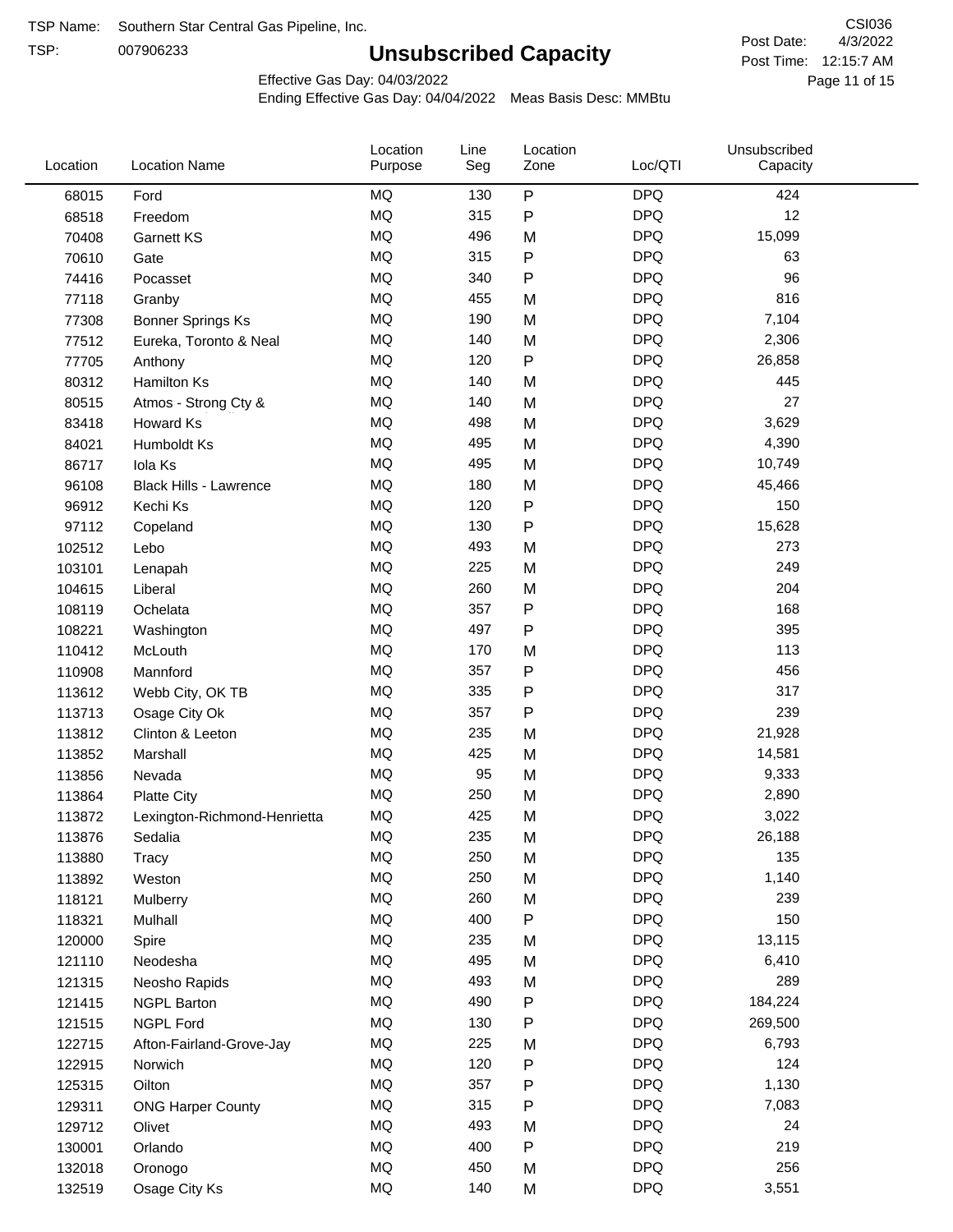TSP:

## **Unsubscribed Capacity**

4/3/2022 Page 12 of 15 Post Time: 12:15:7 AM CSI036 Post Date:

Effective Gas Day: 04/03/2022

| Location | <b>Location Name</b>             | Location<br>Purpose | Line<br>Seg | Location<br>Zone | Loc/QTI    | Unsubscribed<br>Capacity |  |
|----------|----------------------------------|---------------------|-------------|------------------|------------|--------------------------|--|
| 135533   | PEPL Princeton                   | MQ                  | 496         | M                | <b>DPQ</b> | 106,178                  |  |
| 135808   | Partridge                        | MQ                  | 130         | P                | <b>DPQ</b> | 134                      |  |
| 136701   | <b>Black Hills Reno</b>          | MQ                  | 130         | P                | <b>DPQ</b> | 12,912                   |  |
| 137550   | <b>Black Hills South Wichita</b> | <b>MQ</b>           | 120         | P                | <b>DPQ</b> | 18,975                   |  |
| 139712   | Plattsburg                       | <b>MQ</b>           | 250         | M                | <b>DPQ</b> | 1,764                    |  |
| 145950   | Merino                           | MQ                  | 490         | P                | <b>DPQ</b> | 156                      |  |
| 150418   | Ramona                           | MQ                  | 357         | P                | <b>DPQ</b> | 396                      |  |
| 151525   | Reading                          | MQ                  | 140         | M                | <b>DPQ</b> | 20                       |  |
| 154501   | Nelagoney                        | MQ                  | 334         | P                | <b>DPQ</b> | 179                      |  |
| 157025   | Severy                           | MQ                  | 498         | M                | <b>DPQ</b> | 142                      |  |
| 163100   | Superior                         | MQ                  | 265         | M                | <b>DPQ</b> | 336                      |  |
| 164725   | Sylvia                           | MQ                  | 130         | P                | <b>DPQ</b> | 141                      |  |
| 168112   | Transwestern Canadian - Del.     | MQ                  | 458         | P                | <b>DPQ</b> | 230,000                  |  |
| 168612   | Chetopa & Rural                  | MQ                  | 260         | M                | <b>DPQ</b> | 678                      |  |
| 168620   | Edna & Bartlett                  | MQ                  | 260         | M                | <b>DPQ</b> | 248                      |  |
| 172812   | Conner Area                      | MQ                  | 195         | M                | <b>DPQ</b> | 139                      |  |
| 172820   | Easton & Lowemont                | MQ                  | 195         | M                | <b>DPQ</b> | 223                      |  |
| 172822   | Savonburg & Elsmore              | MQ                  | 95          | M                | <b>DPQ</b> | 600                      |  |
| 172828   | <b>Fall River</b>                | MQ                  | 498         | M                | <b>DPQ</b> | 378                      |  |
| 172832   | Galesburg                        | MQ                  | 495         | M                | <b>DPQ</b> | 191                      |  |
| 172834   | Atmos Energy - Olathe            | MQ                  | 190         | M                | <b>DPQ</b> | 23,240                   |  |
| 172836   | Havana                           | MQ                  | 117         | M                | <b>DPQ</b> | 54                       |  |
| 172838   | Hillsdale                        | MQ                  | 235         | M                | <b>DPQ</b> | 202                      |  |
| 172844   | Jarbalo                          | <b>MQ</b>           | 170         | M                | <b>DPQ</b> | 146                      |  |
| 172848   | Kickapoo                         | <b>MQ</b>           | 250         | M                | <b>DPQ</b> | 241                      |  |
| 172855   | Liberty                          | MQ                  | 260         | M                | <b>DPQ</b> | 2,880                    |  |
| 172857   | Linwood                          | MQ                  | 195         | M                | <b>DPQ</b> | 330                      |  |
| 172860   | Mc Cune                          | MQ                  | 260         | M                | <b>DPQ</b> | 242                      |  |
| 172862   | Moorehead                        | MQ                  | 495         | M                | <b>DPQ</b> | 32                       |  |
| 172864   | Moorehead Rural                  | MQ                  | 495         | M                | <b>DPQ</b> | 1,014                    |  |
| 172866   | Mound Valley                     | <b>MQ</b>           | 260         | M                | <b>DPQ</b> | 101                      |  |
| 172870   | Niotaze                          | MQ                  | 117         | M                | <b>DPQ</b> | 351                      |  |
| 172880   | <b>Pleasant Valley</b>           | MQ                  | 180         | M                | <b>DPQ</b> | 24                       |  |
| 172885   | Reno Area                        | $\sf{MQ}$           | 195         | M                | <b>DPQ</b> | 36                       |  |
| 172892   | Wyandotte                        | MQ                  | 190         | M                | <b>DPQ</b> | 10,018                   |  |
| 172944   | Coffeyville Area                 | $\sf{MQ}$           | 260         | M                | <b>DPQ</b> | 138,016                  |  |
| 173214   | Uniontown                        | MQ                  | 95          | M                | <b>DPQ</b> | 276                      |  |
| 176819   | Viola                            | MQ                  | 120         | P                | <b>DPQ</b> | 120                      |  |
| 180311   | Wakita                           | MQ                  | 315         | P                | <b>DPQ</b> | 74                       |  |
| 181013   | Walton                           | MQ                  | 140         | M                | <b>DPQ</b> | 138                      |  |
| 181715   | Wann                             | MQ                  | 225         | M                | <b>DPQ</b> | 65                       |  |
| 223001   | Atchison Eng Defense Ind Plt     | MQ                  | 90          | M                | <b>DPQ</b> | 137                      |  |
| 224501   | <b>ICI Chemical Plant</b>        | $\sf{MQ}$           | 450         | M                | <b>DPQ</b> | 1,880                    |  |
| 225001   | Augusta Sewage Plant             | MQ                  | 295         | P                | <b>DPQ</b> | 63                       |  |
| 243501   | <b>Beech Aircraft Plant</b>      | MQ                  | 120         | P                | <b>DPQ</b> | 5,725                    |  |
| 253001   | Roenbaugh Lease Irrigation       | MQ                  | 130         | P                | <b>DPQ</b> | 107                      |  |
| 266001   | Boeing No 2 Plant                | MQ                  | 120         | P                | <b>DPQ</b> | 16,419                   |  |
| 274001   | Pleasant Valley Irr.             | MQ                  | 130         | P                | <b>DPQ</b> | 233                      |  |
| 285501   | <b>Buildex Haydite Plant</b>     | MQ                  | 250         | M                | <b>DPQ</b> | 8,075                    |  |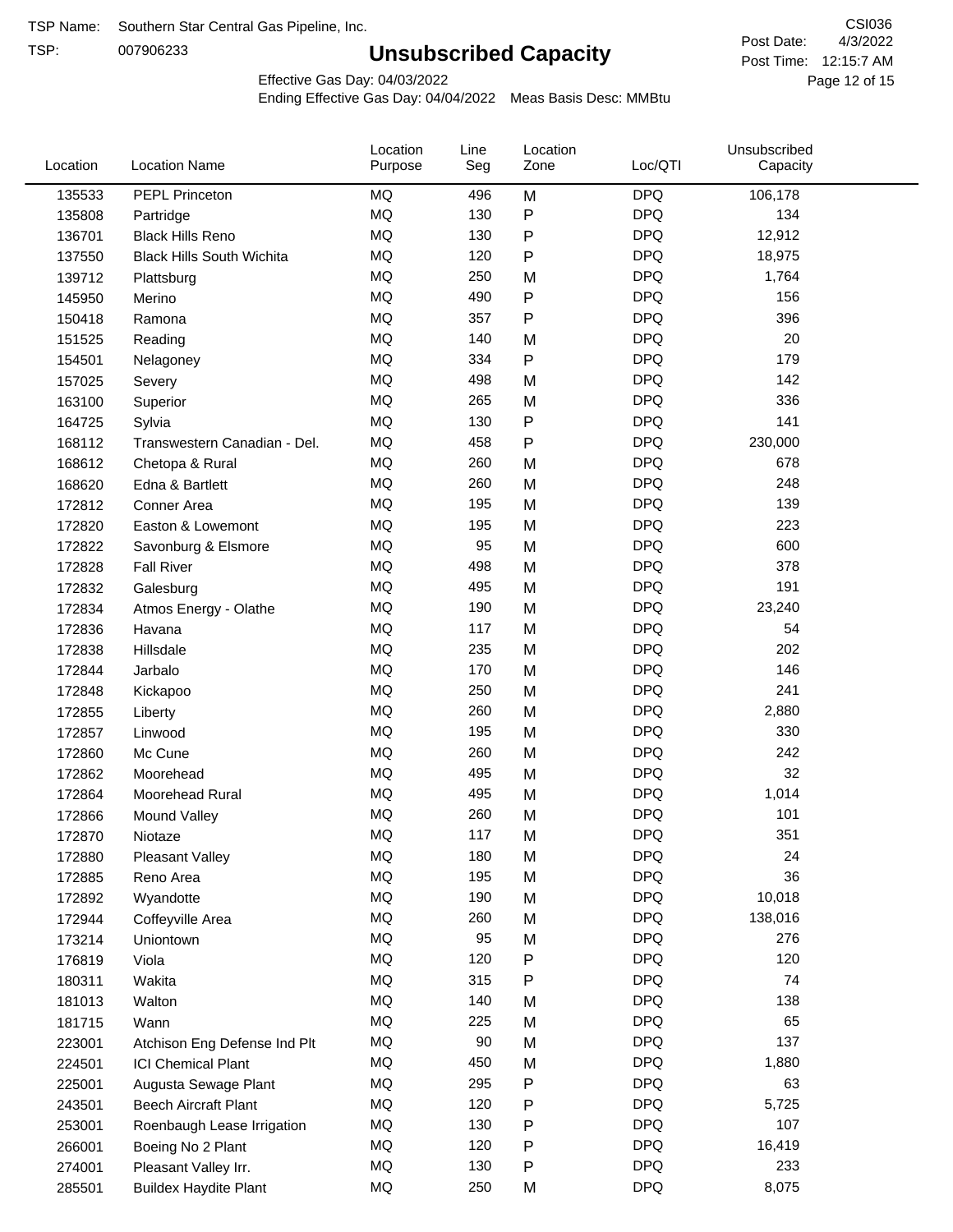TSP:

## **Unsubscribed Capacity**

4/3/2022 Page 13 of 15 Post Time: 12:15:7 AM CSI036 Post Date:

Effective Gas Day: 04/03/2022

| Location | <b>Location Name</b>            | Location<br>Purpose | Line<br>Seg | Location<br>Zone | Loc/QTI    | Unsubscribed<br>Capacity |  |
|----------|---------------------------------|---------------------|-------------|------------------|------------|--------------------------|--|
| 290301   | So Ks & Ok Rr Depot Store &     | MQ                  | 177         | M                | <b>DPQ</b> | $\overline{c}$           |  |
| 297501   | Cargill Salt                    | MQ                  | 315         | P                | <b>DPQ</b> | 639                      |  |
| 298001   | Carlson Prodts Mfg Plant        | MQ                  | 120         | Ρ                | <b>DPQ</b> | 185                      |  |
| 303701   | Central Plain Feedyard          | <b>MQ</b>           | 315         | Ρ                | <b>DPQ</b> | 151                      |  |
| 310001   | Church SW Irrigation            | MQ                  | 130         | Ρ                | <b>DPQ</b> | 60                       |  |
| 329401   | Phillips 66 Ponca City Refinery | MQ                  | 335         | Ρ                | <b>DPQ</b> | 10,000                   |  |
| 332501   | Lawrence Plt Atmos              | MQ                  | 195         | M                | <b>DPQ</b> | 64,427                   |  |
| 334101   | Copeland RE Irrigation          | MQ                  | 130         | P                | <b>DPQ</b> | 60                       |  |
| 354001   | Derstein Irrigation             | MQ                  | 130         | Ρ                | <b>DPQ</b> | 60                       |  |
| 355001   | Detrixhe S Irrigation           | MQ                  | 458         | Ρ                | <b>DPQ</b> | 66                       |  |
| 363001   | Wilroads Irrigation             | MQ                  | 130         | P                | <b>DPQ</b> | 534                      |  |
| 378501   | <b>Empire Riverton</b>          | MQ                  | 260         | M                | <b>DPQ</b> | 32,727                   |  |
| 378502   | <b>Empire Energy Center</b>     | MQ                  | 455         | M                | <b>DPQ</b> | 99,068                   |  |
| 378503   | <b>Empire Stateline South</b>   | MQ                  | 260         | M                | <b>DPQ</b> | 35,000                   |  |
| 378504   | <b>Empire Stateline North</b>   | MQ                  | 260         | M                | <b>DPQ</b> | 61,589                   |  |
| 383501   | <b>FMC Chemical Plant</b>       | MQ                  | 195         | M                | <b>DPQ</b> | 4,709                    |  |
| 385001   | Farley Machine Shop             | MQ                  | 45          | P                | <b>DPQ</b> | 61                       |  |
| 387001   | PCS Phosphate                   | MQ                  | 260         | M                | <b>DPQ</b> | 1,255                    |  |
| 388001   | Dodge City Plt Koch Nitrogen    | MQ                  | 130         | Ρ                | <b>DPQ</b> | 53,235                   |  |
| 411501   | Gaines FD Burkett Lease         | MQ                  | 140         | M                | <b>DPQ</b> | 262                      |  |
| 428601   | Glacier Mckee-Miller-Thrall-Ma  | MQ                  | 140         | M                | <b>DPQ</b> | 126                      |  |
| 433001   | Goodyear Topeka Tire Plant      | MQ                  | 180         | M                | <b>DPQ</b> | 5,724                    |  |
| 435501   | <b>Gospel Church Building</b>   | MQ                  | 195         | M                | <b>DPQ</b> | 2                        |  |
| 441300   | Kansas Hugoton                  | 7S                  | 130         | Ρ                | SGQ        | 54,555                   |  |
| 442350   | Sedalia @ Ottawa                | 7S                  | 235         | M                | SGQ        | 904                      |  |
| 442351   | Little Mo                       | 7S                  | 235         | M                | SGQ        | 0                        |  |
| 443150   | <b>Straight Blackwell</b>       | 7S                  | 315         | P                | SGQ        | 0                        |  |
| 443151   | Waynoka Lateral                 | 7S                  | 315         | Ρ                | SGQ        | 102,337                  |  |
| 443152   | Straight Blackwell @ Beaver     | 7S                  | 315         | P                | SGQ        | 47,725                   |  |
| 443800   | <b>Edmond Blackwell</b>         | 7S                  | 380         | Ρ                | SGQ        | 839                      |  |
| 443851   | LS385 Delivery Constraint       | 7S                  | 385         | Ρ                | SGQ        | 134,541                  |  |
| 444001   | West Edmond                     | 7S                  | 400         | Ρ                | SGQ        | 2,440                    |  |
| 444003   | South Maysville Delivery        | 7S                  | 400         | Ρ                | SGQ        | 105,412                  |  |
| 444550   | Saginaw CS Area Deliveries      | 7S                  | 455         | M                | SGQ        | 71,239                   |  |
| 444580   | Canadian Blackwell              | 7S                  | 458         | Ρ                | SGQ        | 0                        |  |
| 444581   | Canadian Blackwell @            | 7S                  | 458         | Ρ                | SGQ        | 118,611                  |  |
| 444582   | Canadian Blackwell @ Mutual     | 7S                  | 458         | Ρ                | SGQ        | 0                        |  |
| 444901   | Rawlins Hesston Delivery        | 7S                  | 490         | Ρ                | SGQ        | 121,424                  |  |
| 444902   | <b>Riner Delivery</b>           | 7S                  | 490         | Ρ                | SGQ        | 184,693                  |  |
| 445538   | Montezuma CS                    | MV                  | 130         | Ρ                | <b>MLQ</b> | 56,201                   |  |
| 445569   | <b>Riner CS</b>                 | MV                  | 490         | P                | <b>MLQ</b> | 1,000                    |  |
| 445577   | Levant CS                       | MV                  | 490         | Ρ                | <b>MLQ</b> | 1,384                    |  |
| 449003   | Edmond CS w/o OK                | MV                  | 400         | P                | <b>MLQ</b> | 1,763                    |  |
| 462001   | <b>Heartland Cement Plant</b>   | MQ                  | 495         | M                | <b>DPQ</b> | 1,046                    |  |
| 465001   | Herzog Cont                     | MQ                  | 250         | M                | <b>DPQ</b> | 3,000                    |  |
| 495501   | Kanopolis Salt Plt Independent  | MQ                  | 265         | M                | <b>DPQ</b> | 61                       |  |
| 519501   | Richie/Ripley                   | MQ                  | 120         | Ρ                | <b>DPQ</b> | 448                      |  |
| 522502   | Lawrence Power Plt              | MQ                  | 180         | M                | <b>DPQ</b> | 138,069                  |  |
| 526001   | Ks Pen Boiler                   | MQ                  | 195         | M                | <b>DPQ</b> | 805                      |  |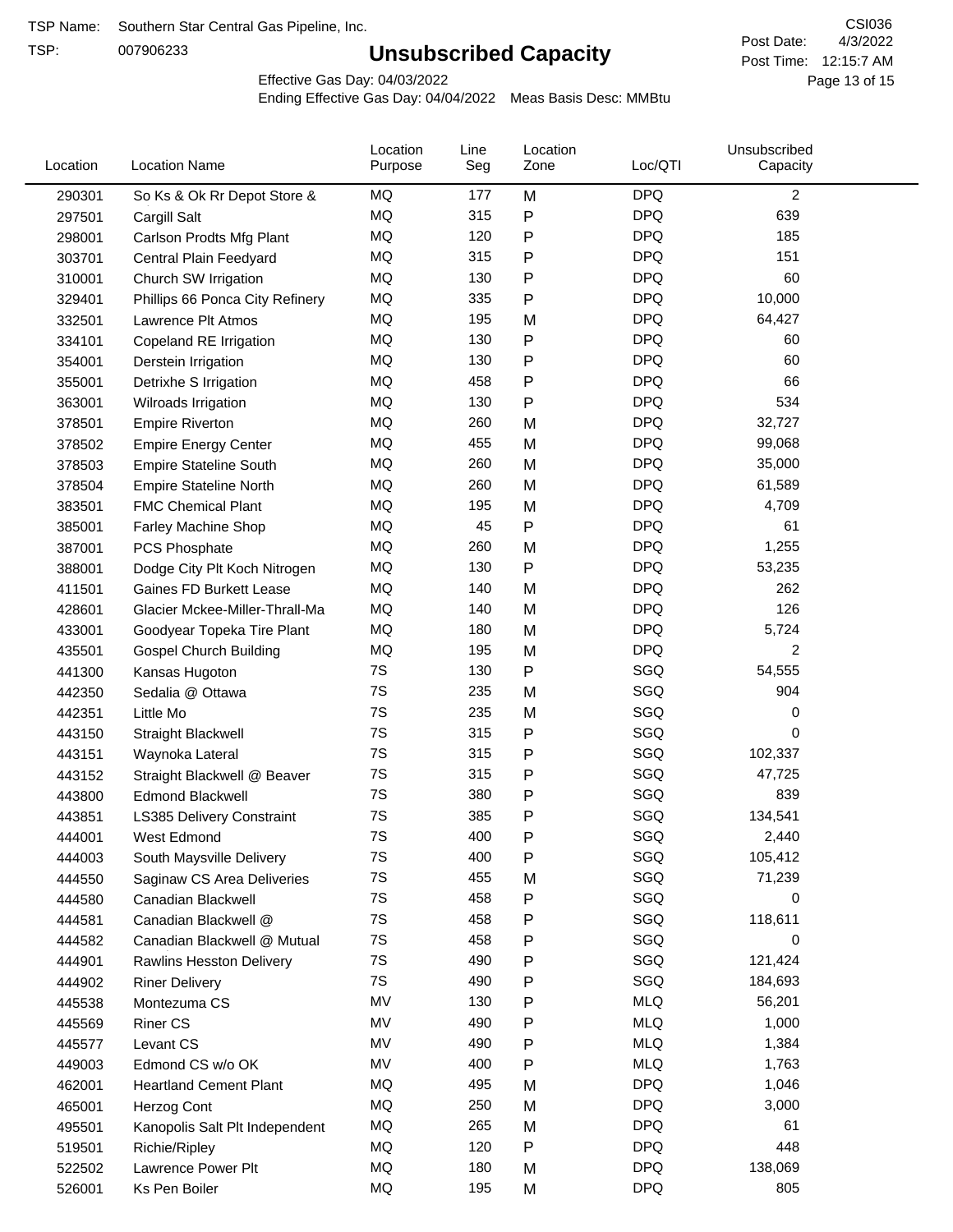TSP:

## **Unsubscribed Capacity**

4/3/2022 Page 14 of 15 Post Time: 12:15:7 AM CSI036 Post Date:

Effective Gas Day: 04/03/2022

| Location | <b>Location Name</b>                     | Location<br>Purpose | Line<br>Seg | Location<br>Zone | Loc/QTI    | Unsubscribed<br>Capacity |  |
|----------|------------------------------------------|---------------------|-------------|------------------|------------|--------------------------|--|
| 526201   | Ks Pen Kitchen                           | MQ                  | 195         | M                | <b>DPQ</b> | 626                      |  |
| 527502   | <b>Black Hills- Lawrence Service</b>     | MQ                  | 195         | M                | <b>DPQ</b> | 46                       |  |
| 527701   | <b>Black Hills- Matfield Green</b>       | <b>MQ</b>           | 140         | M                | <b>DPQ</b> | 61                       |  |
| 527702   | <b>Black Hills- Towanda Service</b>      | <b>MQ</b>           | 300         | M                | <b>DPQ</b> | 48                       |  |
| 527704   | <b>Black Hills-Wellington</b>            | <b>MQ</b>           | 333         | P                | <b>DPQ</b> | 48                       |  |
| 527705   | <b>Black Hills- Belle Plaine Service</b> | MQ                  | 333         | P                | <b>DPQ</b> | 84                       |  |
| 527706   | <b>Black Hills- S Wichita</b>            | MQ                  | 120         | Ρ                | <b>DPQ</b> | 5                        |  |
| 541001   | Kimmi Lumber Sawmill                     | MQ                  | 90          | M                | <b>DPQ</b> | 137                      |  |
| 544101   | Knight Feedlot                           | MQ                  | 265         | M                | <b>DPQ</b> | 138                      |  |
| 545801   | Jayhawk Chemical Plant                   | MQ                  | 260         | M                | <b>DPQ</b> | 2,313                    |  |
| 560001   | Leavenworth Co Shop Heating              | MQ                  | 195         | M                | <b>DPQ</b> | 10                       |  |
| 571001   | <b>Bunge Milling Grain Dryer</b>         | MQ                  | 90          | M                | <b>DPQ</b> | 2,354                    |  |
| 588701   | Lyons Wtr Pump Station                   | <b>MQ</b>           | 45          | P                | <b>DPQ</b> | 61                       |  |
| 592501   | <b>MEC Machine Shop</b>                  | MQ                  | 177         | M                | <b>DPQ</b> | 186                      |  |
| 620001   | Langdon Pump Station                     | MQ                  | 130         | P                | <b>DPQ</b> | 1,000                    |  |
| 630204   | Ralph Green Powerplant                   | MQ                  | 235         | M                | <b>DPQ</b> | 19,500                   |  |
| 633001   | Mo State School Higginsville             | MQ                  | 425         | M                | <b>DPQ</b> | 164                      |  |
| 640001   | Monarch Humboldt Cem Plt                 | MQ                  | 495         | M                | <b>DPQ</b> | 8,127                    |  |
| 654101   | Mull Farms Irrigation                    | MQ                  | 130         | P                | <b>DPQ</b> | 186                      |  |
| 707001   | Oxford Alfala Dehy Plant                 | MQ                  | 333         | P                | <b>DPQ</b> | 647                      |  |
| 709501   | <b>ONEOK Hutchinson Frac Plt</b>         | MQ                  | 130         | Ρ                | <b>DPQ</b> | 11,186                   |  |
| 719001   | Petrolite Wax Refinery                   | <b>MQ</b>           | 357         | Ρ                | <b>DPQ</b> | 4,930                    |  |
| 720001   | Woolaroc Lodge Phillips F                | MQ                  | 357         | Ρ                | <b>DPQ</b> | 168                      |  |
| 725001   | Harrisonville Prod Phillips Pp           | MQ                  | 235         | M                | <b>DPQ</b> | 1,414                    |  |
| 725602   | Wichita Pump Sta Phillips Ppl            | MQ                  | 120         | P                | <b>DPQ</b> | 641                      |  |
| 731001   | Pines Int'l Dehy Plant                   | MQ                  | 195         | M                | <b>DPQ</b> | 273                      |  |
| 739001   | Danny D. & Susan J. Post                 | MQ                  | 130         | P                | <b>DPQ</b> | 60                       |  |
| 753501   | Quivira Country Club House               | MQ                  | 190         | M                | <b>DPQ</b> | 121                      |  |
| 753701   | <b>ONEOK Medford</b>                     | MQ                  | 458         | P                | <b>DPQ</b> | 44,700                   |  |
| 813001   | Wineteer School 260                      | MQ                  | 295         | Ρ                | <b>DPQ</b> | 203                      |  |
| 813401   | Grant School 497                         | MQ                  | 195         | M                | <b>DPQ</b> | 45                       |  |
| 815401   | Minneha Grade School 259                 | MQ                  | 120         | Ρ                | DPQ        | 185                      |  |
| 846001   | Smith D Irrigation                       | MQ                  | 265         | M                | <b>DPQ</b> | 61                       |  |
| 850001   | Snook M Irrigation                       | MQ                  | 130         | P                | <b>DPQ</b> | 44                       |  |
| 865001   | Southwest Elect Mfg Plant                | MQ                  | 400         | P                | <b>DPQ</b> | 394                      |  |
| 875001   | Stahl Spec Aluminum Alloy                | MQ                  | 235         | M                | <b>DPQ</b> | 4,936                    |  |
| 877001   | St Dept Boys Indust School               | MQ                  | 180         | M                | <b>DPQ</b> | 407                      |  |
| 910001   | <b>Total Ark City Oil Refinery</b>       | MQ                  | 333         | M                | <b>DPQ</b> | 203                      |  |
| 926501   | <b>Urschel DR Irrigation</b>             | MQ                  | 458         | Ρ                | <b>DPQ</b> | 256                      |  |
| 928001   | Mcconnell Air Force Base                 | MQ                  | 295         | P                | <b>DPQ</b> | 7,803                    |  |
| 929201   | Ft. Leavenworth Army Base                | MQ                  | 250         | M                | <b>DPQ</b> | 18,888                   |  |
| 932001   | Leavenworth Penitentiary                 | MQ                  | 250         | M                | <b>DPQ</b> | 3,206                    |  |
| 934201   | Va Admin Center                          | MQ                  | 195         | M                | <b>DPQ</b> | 6,827                    |  |
| 962001   | Sunflower Electric - Judson              | MQ                  | 130         | P                | <b>DPQ</b> | 70,924                   |  |
| 990001   | Yost LM Irrigation                       | MQ                  | 265         | M                | <b>DPQ</b> | 61                       |  |
| 999000   | PMI - Prod to Mkt Interface              | MQ                  | 909         | Ρ                | <b>DPQ</b> | 0                        |  |
| 999000   | PMI - Prod to Mkt Interface              | M <sub>2</sub>      | 909         | M                | <b>RPQ</b> | 0                        |  |
| 999001   | Rawlins-Hesston P/M Interface            | MQ                  | 490         | P                | <b>DPQ</b> | 180,938                  |  |
| 999001   | Rawlins-Hesston P/M Interface            | M <sub>2</sub>      | 490         | M                | <b>RPQ</b> | 180,938                  |  |